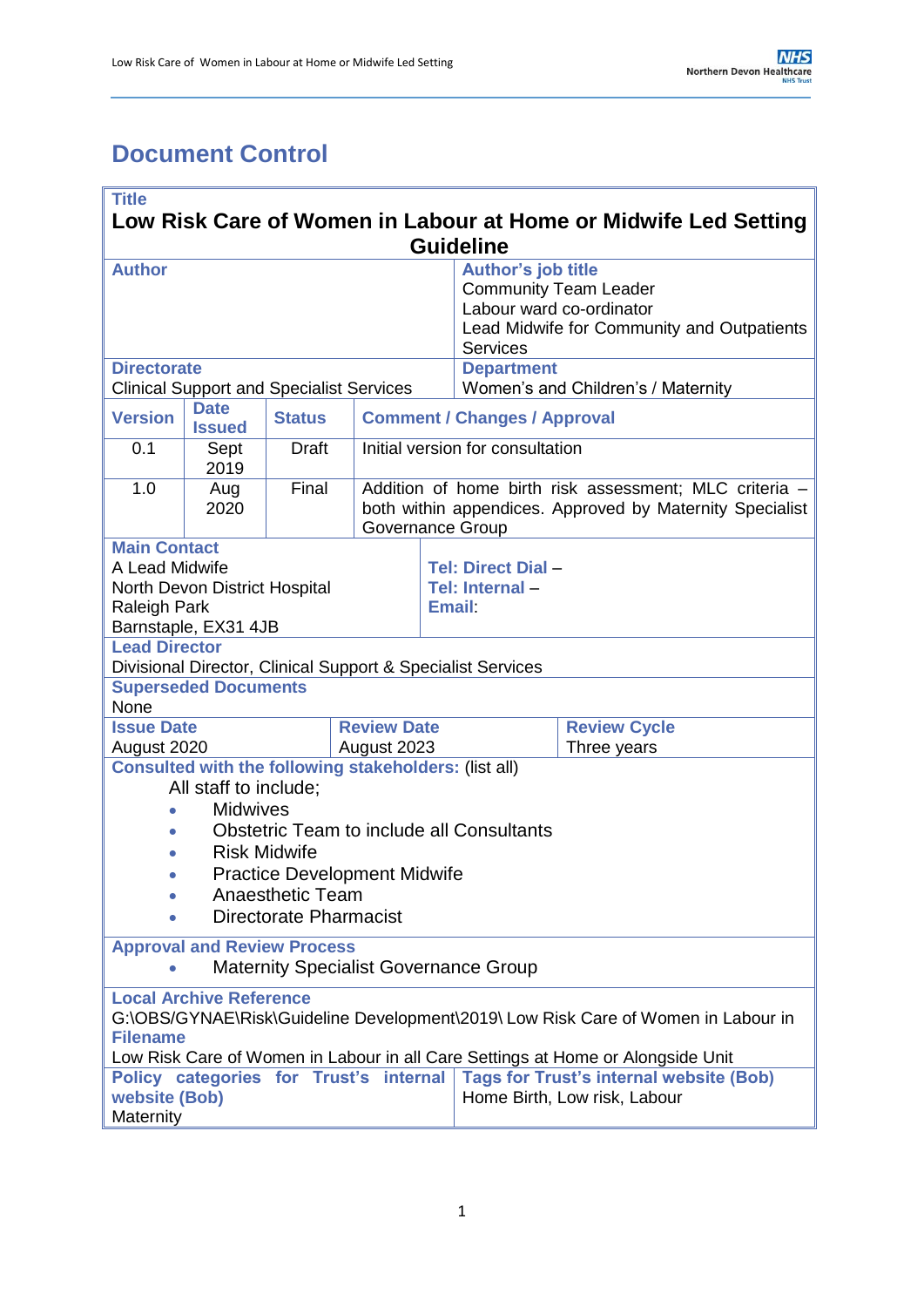## **CONTENTS**

<span id="page-1-0"></span>

| 1.  |                                                                           |  |
|-----|---------------------------------------------------------------------------|--|
| 2.  |                                                                           |  |
|     |                                                                           |  |
| З.  |                                                                           |  |
|     |                                                                           |  |
|     |                                                                           |  |
| 4.  |                                                                           |  |
| 5.  |                                                                           |  |
| 6.  |                                                                           |  |
| 7.  |                                                                           |  |
| 8.  |                                                                           |  |
| 9.  |                                                                           |  |
|     |                                                                           |  |
|     |                                                                           |  |
|     |                                                                           |  |
| 11. |                                                                           |  |
| 12. | Monitoring Compliance with and the Effectiveness of the Guideline  10     |  |
|     | Process for Implementation and Monitoring Compliance and Effectiveness 10 |  |
|     |                                                                           |  |
|     |                                                                           |  |

### **1.**

- **1.1.** The purpose of this document is to detail the process of Low risk Care for a woman at home or in an alongside unit/ room. The aim of this guideline is to provide documented resources to support excellence in clinical practice and is supported by evidence from National Institute of Health and Care Excellence (NICE) documents and is used in conjunction with existing supporting local guidelines.
- **1.2.** The policy applies to all Trust staff that are likely to come into contact with women in low risk labour.
- **1.3.** Implementation of this policy will ensure that midwives are able to support women in their place of choice of birth, whether this is at home or in an alongside unit after full discussion of the benefits and risks associated with each option. The women will have received an appropriate risk assessment and have a documented plan of care based on local and national guidance. This includes NICE recommendations and working in line with Better Births (NHSE, 2016). For a hospital birth, please refer to the Intrapartum Care of Healthy Women guideline.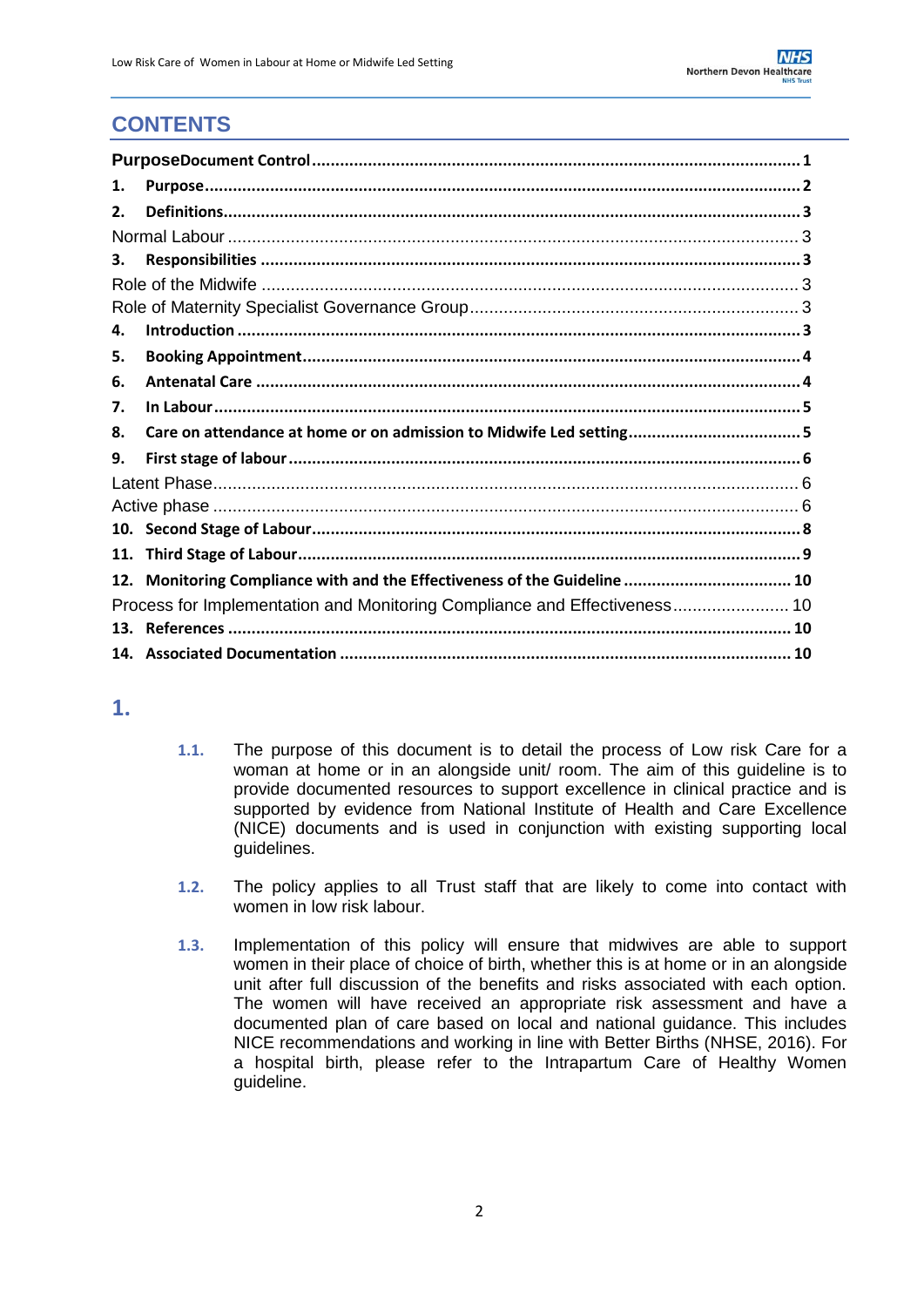## <span id="page-2-1"></span><span id="page-2-0"></span>**2. Definitions**

### **Normal Labour**

**2.1.** Normal labour is defined as spontaneous labour commencing between 37 – 41+6 weeks gestation.

### <span id="page-2-3"></span><span id="page-2-2"></span>**3. Responsibilities**

### **Role of the Midwife**

- **3.1.** It is the responsibility of the midwife to ensure that women have sufficient information to make choices about her place of birth. Opinions from the obstetric team may be sought to aid decision making. All discussion and plans must be documented by the relevant clinician within the women hand held records.
- **3.2.** All midwives
	- Must give evidence based advice, taking into account the women's individual circumstance, about a suitable place of birth.
	- Support a woman's choices ensuring advocacy for women within the maternity service.
	- Complete a risk assessment form for women who choose to birth their baby at home
	- Refer to the inclusion / exclusion criteria for women who are choosing to birth within the midwife led care room within the Lady well unit. If criteria apply the midwife must document and seek further advice from her line manager, lead midwife or obstetrician (if this is appropriate).
	- Must ensure that all discussions and plans for a women place of birth is documented within her hand held records.

### <span id="page-2-4"></span>**Role of Maternity Specialist Governance Group**

**3.3.** The Maternity Specialist Governance Group (MSGG) is responsible for monitoring all governance activity within the service. The MSGG terms of reference identifies the full detail of the responsibilities of this group.

### <span id="page-2-5"></span>**4. Introduction**

**4.1.** The aim of this guideline is to provide documented resources to support excellence in clinical practice and is supported by evidence from National Institute of Health and Care Excellence (NICE) guidance, Better Births, (NHSE, 2016) and local guidelines.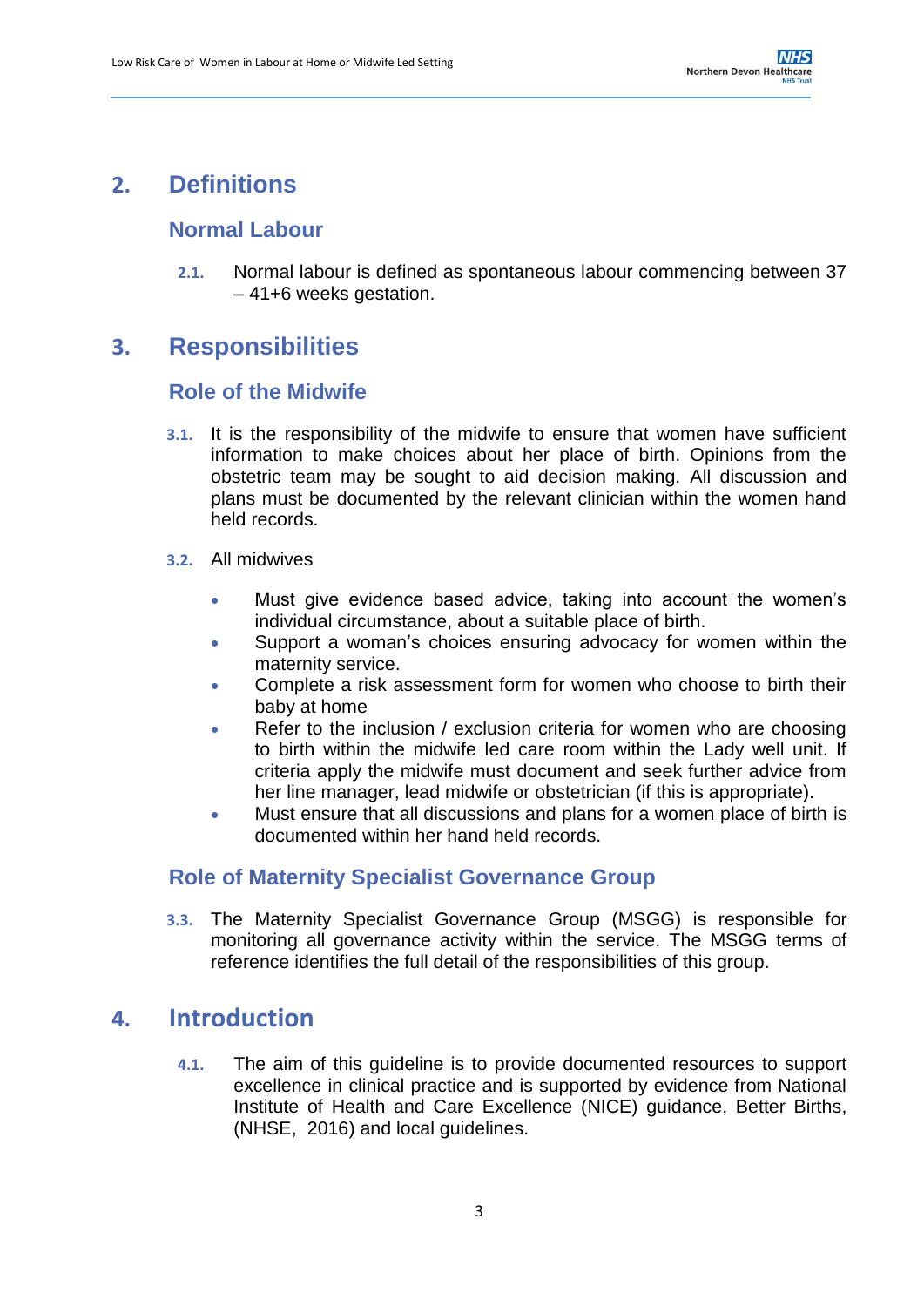**4.2.** This document will encompass care of the normal labouring woman who have chosen to labour at home or in the alongside birth setting and will refer to NICE recommendations for transfer to Obstetric care when indicated. Normal labour is defined as spontaneous labour commencing between 37 – 41+6 weeks gestation. This document will not cover preterm labour, induction of labour, use of oxytocin in labour or assisted vaginal delivery or associated Obstetric care. Hyperlinks can be followed to access these on the Trust Maternity documents/guidelines via BOB.

# <span id="page-3-0"></span>**5. Booking Appointment**

- **5.1.** Women and their partners should be informed of their choices of place of birth at their first antenatal booking appointment with their team midwife. Three options of Home, Midwife Led setting or Obstetric Led hospital labour ward should be offered, (NHSE, 2016).
- **5.2.** All women should be given the NHS leaflet, "Your choice, where to have your baby" either;

[https://assets.nhs.uk/prod/documents/NHSE-your-choice-where-to-have](https://assets.nhs.uk/prod/documents/NHSE-your-choice-where-to-have-baby-first-baby-sept2018.pdf%20‘)[baby-first-baby-sept2018.pdf '](https://assets.nhs.uk/prod/documents/NHSE-your-choice-where-to-have-baby-first-baby-sept2018.pdf%20‘) for first time mums, or;

[https://assets.nhs.uk/prod/documents/NHSE-your-choice-where-to-have](https://assets.nhs.uk/prod/documents/NHSE-your-choice-where-to-have-baby-baby-before-sept2018.pdf)[baby-baby-before-sept2018.pdf](https://assets.nhs.uk/prod/documents/NHSE-your-choice-where-to-have-baby-baby-before-sept2018.pdf) for women who have had a baby before.

It is important to discuss with the women their chances of outcomes, rates of transfer to a consultant led unit, according to place of birth, refer to Intrapartum care for healthy women and babies, NICE (2017).

**5.3.** Document a record of the discussion in the hand held notes.

## <span id="page-3-1"></span>**6. Antenatal Care**

Antenatal Care should be performed as per NICE recommendations, Antenatal Care for Uncomplicated Pregnancies, (NICE, 2019).

- **6.1.** For those women eligible for Midwife Led Care, and choose to deliver at home, a Home Birth risk assessment should be completed around 36 weeks of pregnancy, in the woman's home. See Appendix A.
- **6.2.** There should be a two-way discussion about the plan of care; any specific requests should be recorded. If a birth plan has been written, this should be read, discussed and clearly documented in the woman's hand held notes. If a mother does not wish to receive the care as suggested in these guidelines then this must be respected and the discussion recorded in her notes.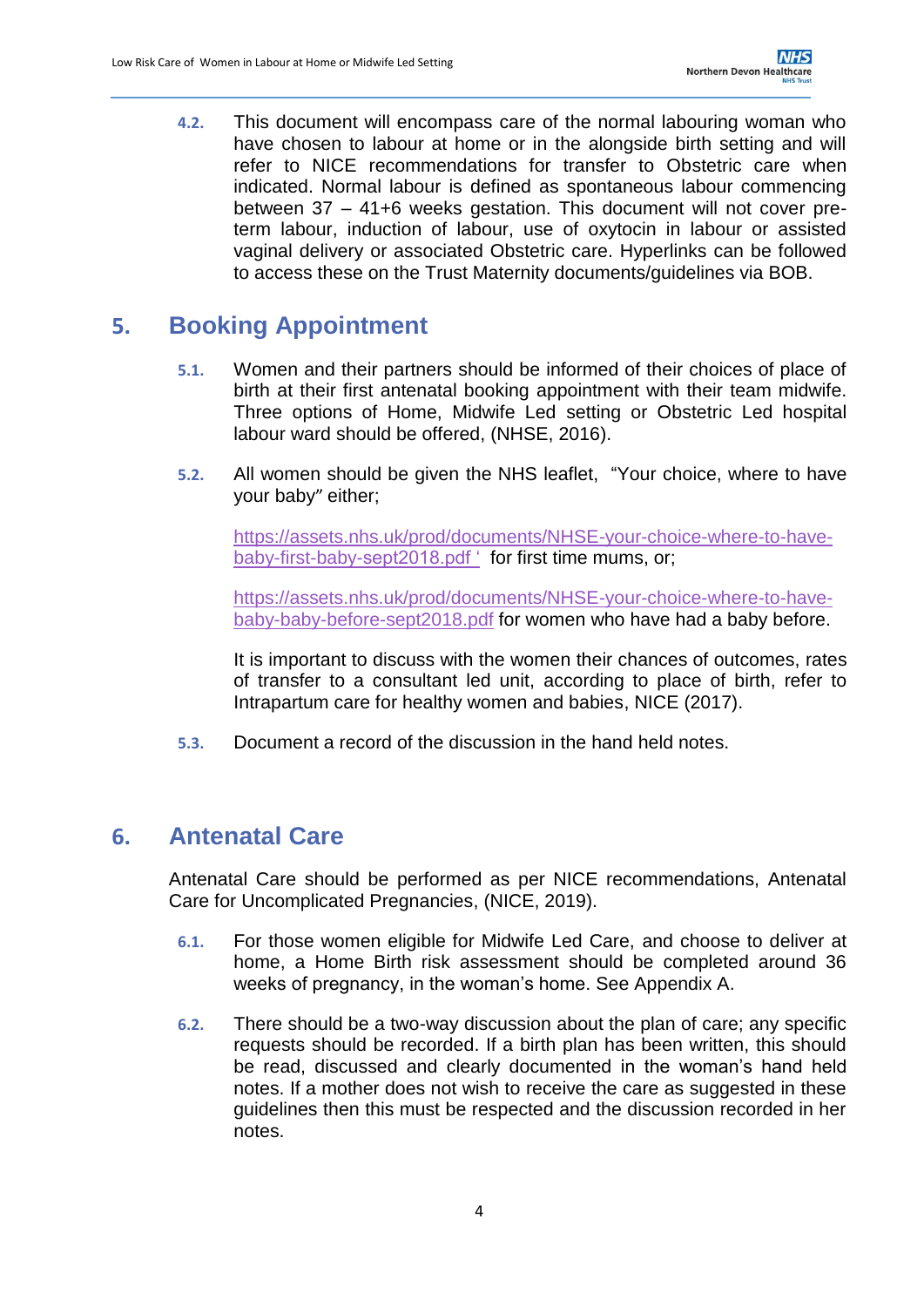- **6.3.** When a risk assessment is completed for a home birth, send a copy to labour ward, place a copy in the hand held notes, and leave the original with the woman.
- **6.4.** For those women with additional risk factors where this decision presents a concern in facilitating a normal labour and birth, this should be discussed with a senior midwife and the woman's named consultant. An individualised plan of care can then be made accordingly.
- **6.5.** If a woman wants to have her baby in the Midwife Led Setting room (within the Ladywell unit) please refer to inclusion/exclusion criteria as detailed in Appendix B.

### <span id="page-4-0"></span>**7. In Labour**

The initial assessment of labour will be carried out by telephone triage on labour ward:

- **7.1.** A telephone triage SBAR form must be fully completed by a midwife for each woman who contacts the labour ward for advice.
- **7.2.** Identify choice of place of birth. If requesting Home or Midwife Led room, reassess eligibility according to the current SBAR and pregnancy risk assessment. Consider a face to face assessment of labour at home or in Midwife Led setting, depending upon the woman's planned place of birth.
- **7.3.** Give information about what the woman can expect in the latent first stage of labour and agree a plan of care with the woman, including, if appropriate, guidance about who she should contact next and when.
- **7.4.** Any concerns regarding the clinical triage assessment must be escalated to the labour ward coordinator for support and advice.
- **7.5.** The SBAR must be filed in the woman's main notes when no longer required

## <span id="page-4-1"></span>**8. Care on attendance at home or on admission to Midwife Led setting**

**8.1.** If attending birth in the home setting, equipment as in Appendix D must be taken to the home when attending for the initial assessment.

Initial Assessment of maternal and fetal wellbeing,

- **8.2.** Baseline observations recorded to include:
	- Maternal pulse, BP, temperature, respiratory rate and urinalysis.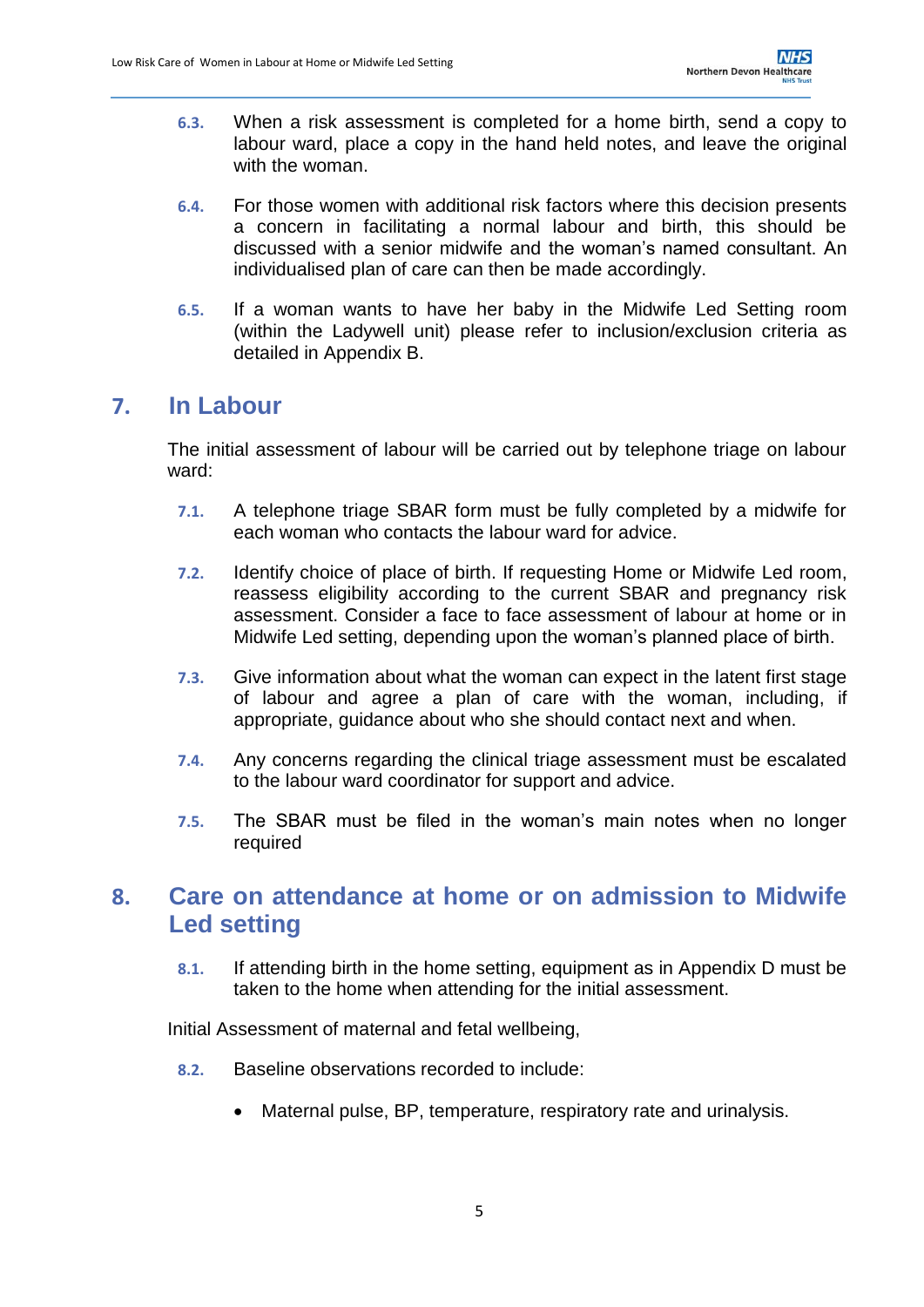- Abdominal palpation to determine fundal height, fetal lie, presentation, position, engagement and frequency and duration of contractions.
- Auscultation of the fetal heart for a minimum of 1 minute immediately after a contraction and record it as a single rate – palpate the woman's pulse to differentiate between the two. Record accelerations or decelerations if heard.
- Dependent on above findings, vaginal examination should be offered.
- **8.3.** Women identified with recognised vulnerabilities but remain eligible for either a home birth or Midwife Led setting, for example, mental health, housing, support concerns, should have a clear documented plan of care and treatment documented in the hospital notes.
- **8.4.** If a woman develops any risk factors highlighted in Appendix C at any time throughout her labour, the midwife caring for her must refer her to the obstetric team on the labour ward for assessment and a plan of action made. In the event of imminent delivery assess and discuss whether birth in the current location is preferable.

## <span id="page-5-1"></span><span id="page-5-0"></span>**9. First stage of labour**

### **Latent Phase**

On admission the correct diagnosis of the phase of labour is important.

**9.1.** The midwife must ensure that the woman is aware of the different stages of labour and that the latent phase may last for several hours. She should be offered advice and support to manage this stage, and empower the women to feel confident in returning

#### <span id="page-5-2"></span>**Active phase**

- **9.2.** When a woman is in the active phase of labour a partogram should be commenced. It is important that documentation is contemporaneous where possible
- **9.3.** Breathing exercises, relaxation techniques, immersion in water, hypnobirthing and massage will support women in the latent stage of labour, support the woman in her choice. Do not offer or advise the use of hypnobirthing, aromatherapy, yoga or acupressure for pain relief unless you have been appropriately trained in these techniques.
- **9.4.** Labouring in water is supported for healthy women with uncomplicated pregnancies and is recommended for pain relief.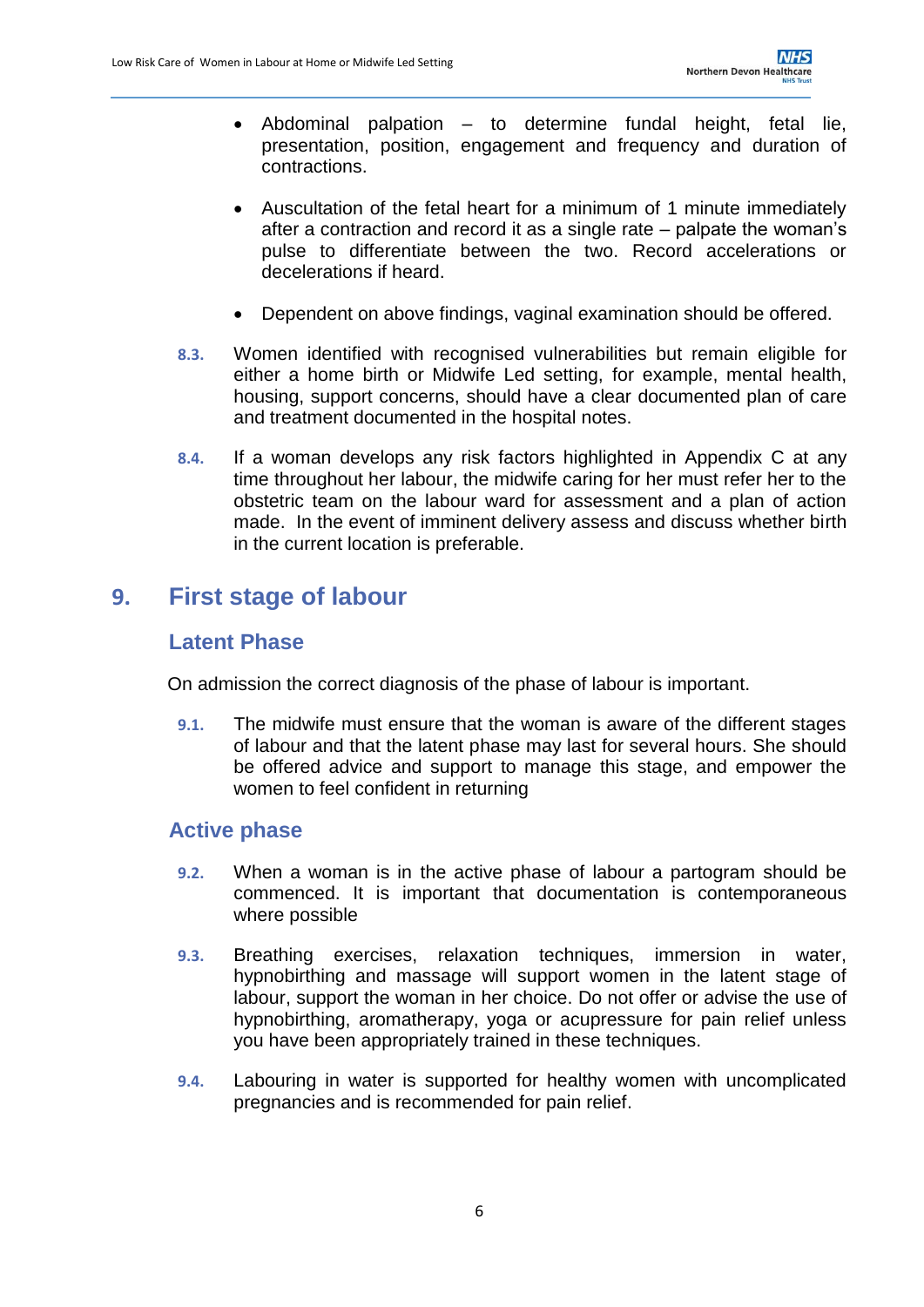- **9.5.** Entonox (50:50 mix of oxygen and nitrous oxide) is available when supporting a woman at home or in a Midwife Led setting. It should be administered with clear instruction, refer to Analgesia and Anaesthesia in Maternity Guideline. [Analgesia](https://www.northdevonhealth.nhs.uk/wp-content/uploads/2018/06/Analgesia-and-anaesthesia-in-maternity-guideline-v1.0-for-public-website.pdf)  [and Anaesthesia in Maternity Guideline](https://www.northdevonhealth.nhs.uk/wp-content/uploads/2018/06/Analgesia-and-anaesthesia-in-maternity-guideline-v1.0-for-public-website.pdf)
- **9.6.** Within the Midwife Led Care setting, diamorphine or other opioids are available to administer, refer to Intrapartum Care including Fetal Monitoring Guideline for further information. [Intrapartum Care Including Fetal Monitoring Guideline](https://www.northdevonhealth.nhs.uk/wp-content/uploads/2018/06/Intrapartum-care-of-healthy-women-and-their-babies-during-childbirth-for-public-website.pdf)
- **9.7.** Ongoing assessment of maternal and fetal wellbeing as per NICE guidance;
	- Hourly maternal pulse
	- 4 hourly Temperature and blood pressure
	- Monitor uterine activity, document every 30 minutes
	- Record frequency of emptying of maternal bladder
	- Auscultation of fetal heart every 15 mins after a contraction for 1 min record as single rate
	- Record accelerations or decelerations if heard.
	- Vaginal examinations (VE) should be offered 4 hourly once in established labour (4 cm regular contractions), with abdominal palpation being recommended before each VE.
	- Document any vaginal loss

#### **9.8. Artificial Rupture of Membranes (ARM)**

Membranes do not need to be artificially ruptured in an otherwise low risk labour. If this is to be considered, discuss with the labour ward coordinator first.

#### **9.9. Spontaneous Rupture of Membranes**

When membranes rupture spontaneously, the fetal heart should be auscultated. Observe and document vaginal loss regularly, especially in the presence of ruptured membranes.

The presence of significant meconium defined as dark green or black amniotic fluid that is thick or any meconium –stained amniotic fluid containing lumps of meconium should be transferred to an Obstetric Led care setting. The presence of thin meconium in itself in the absence of other accompanying risk factors does not necessitate transfer from a community setting, see Appendix B.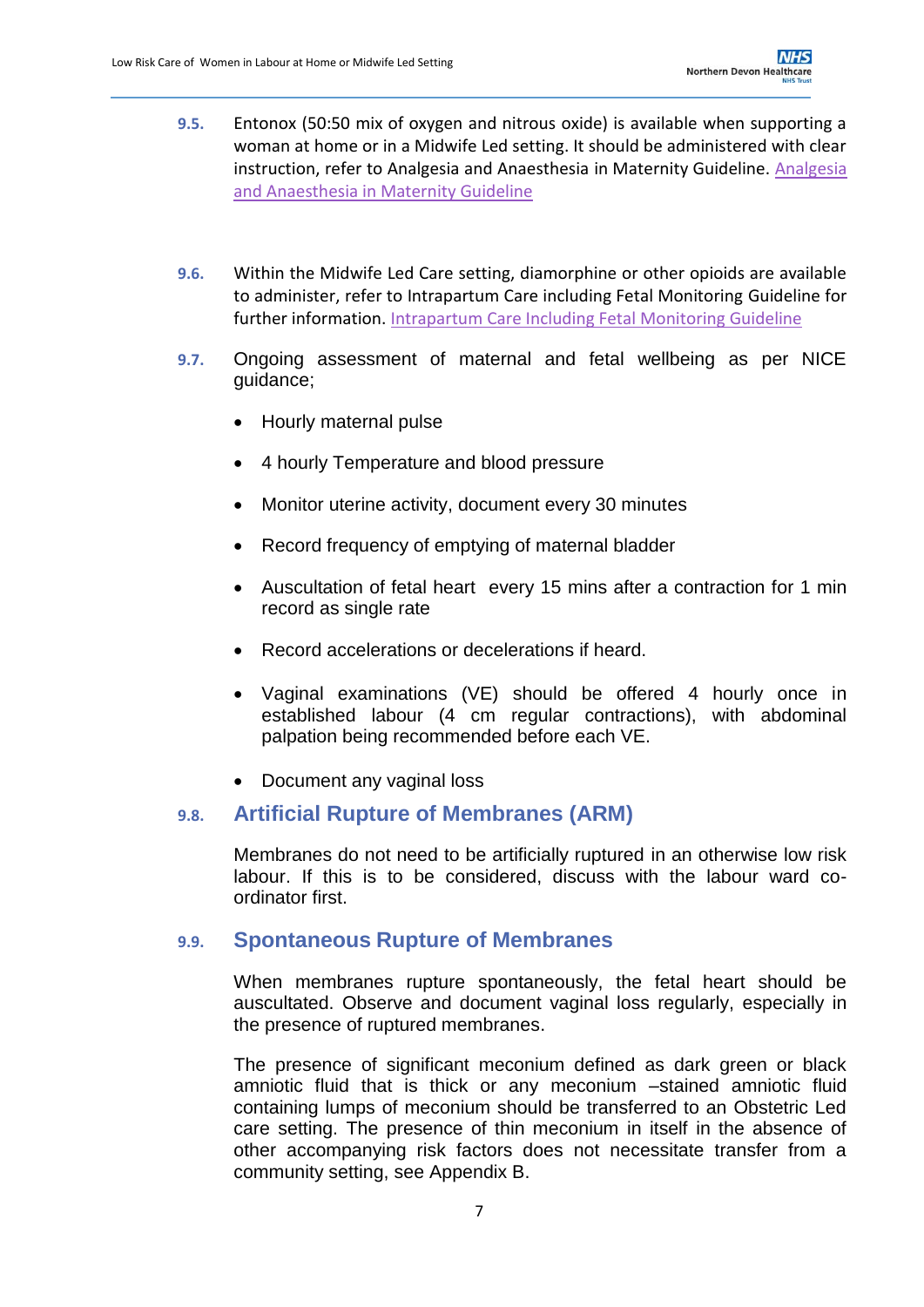- **9.10.** Uterine contractions should be assessed by abdominal palpation. This provides an assessment of frequency and duration. This should be recorded on the partogram.
- **9.11.** If delay in the first stage is suspected take the following into account
	- parity
	- cervical dilatation and rate of change
	- uterine contractions
	- station and position of presenting part
	- the woman's emotional state
	- Offer the woman support, hydration, and appropriate and effective pain relief.

If delay in the established first stage is suspected, assess all aspects of progress in labour when diagnosing delay, including:

- Nulliparous: <2cm dilatation in 4 hours
- Parous: <2cm dilatation in 4 hours or a slowing in the progress of labour
- **9.12.** For all women with confirmed delay in the established first stage of labour, the labour ward co-ordinator must be informed and transfer arranged to obstetric-led care for an obstetric review face to face assessment and a decision about management options.

### <span id="page-7-0"></span>**10. Second Stage of Labour**

- **10.1.** Second stage of labour is defined as cervix has reached full dilatation on vaginal examination or the presenting part is visible. If the woman has no urge to push re-assess in 1 hour.
- **10.2.** In the second stage of labour without complications, it is important that the woman should not be actively encouraged to push until the presenting part is visible or until the desire to push is overwhelming.
- **10.3.** Continuous assessment of maternal and fetal wellbeing;
	- Maternal temperature 4 hourly
	- BP and maternal pulse hourly unless otherwise indicated
	- Vaginal examination as clinically indicated
	- Frequency of contractions, every 30 mins
	- Record frequency of emptying the bladder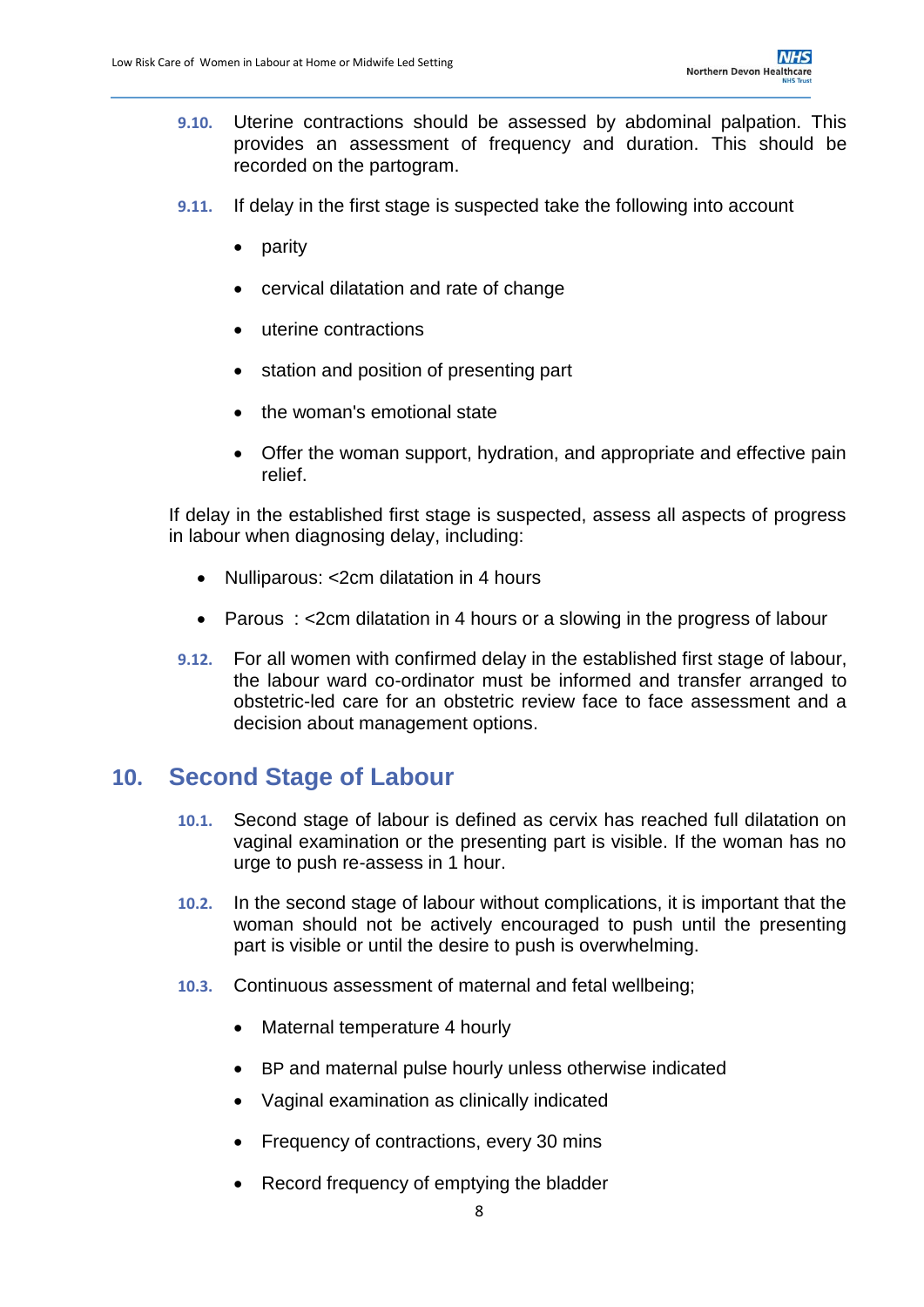- Fetal Heart every 5 mins after a contraction for 1 min record as single rate (where possible). Record accelerations or decelerations if heard.
- Palpate the woman's pulse every 15 minutes to differentiate between the two heart rates
- Continue to monitor and record vaginal loss
- **10.4.** The second stage may be divided into two phases: the descent/rotation phase and the pushing/active phase.
- **10.5.** The mother should be free to choose her position for delivery within safe and reasonable limits. If the chosen position is not possible ensure that this is adequately explained and documented in the labour notes.
- **10.6.** There is no evidence that sustained (Valsalva) pushing is physiologically more effective (Cochrane 2006).
- **10.7.** The person conducting the delivery should be responsible for giving guidance to the mother. It is important to avoid more than one person talking at any one time.
- **10.8.** Definition of delay and recommended duration of second stage.

Nulliparous: If after 1 hour of active second stage progress is inadequate,

Parous: If after 30 minutes progress is inadequate

If delay is suspected, then transfer to the hospital setting is advised for obstetric opinion and plan of management made. If this is from home, please refer to Clinical Guideline Maternal transfer by Ambulance and Appendix C**.**

## **11. Third Stage of Labour**

<span id="page-8-0"></span>The third stage commences with the complete delivery of the baby. It is important that options for management of the third stage have been discussed with the woman (where possible) in advance of its commencement.

- **11.1.** Active Third stage:
	- $\triangleright$  Routine use of uterotonic drugs
	- $\triangleright$  Deferred clamping and cutting of the cord
	- $\triangleright$  Controlled cord traction after signs of separation of the placenta
- **11.2.** Physiological third stage:
	- $\triangleright$  No routine use of Uterotonic drugs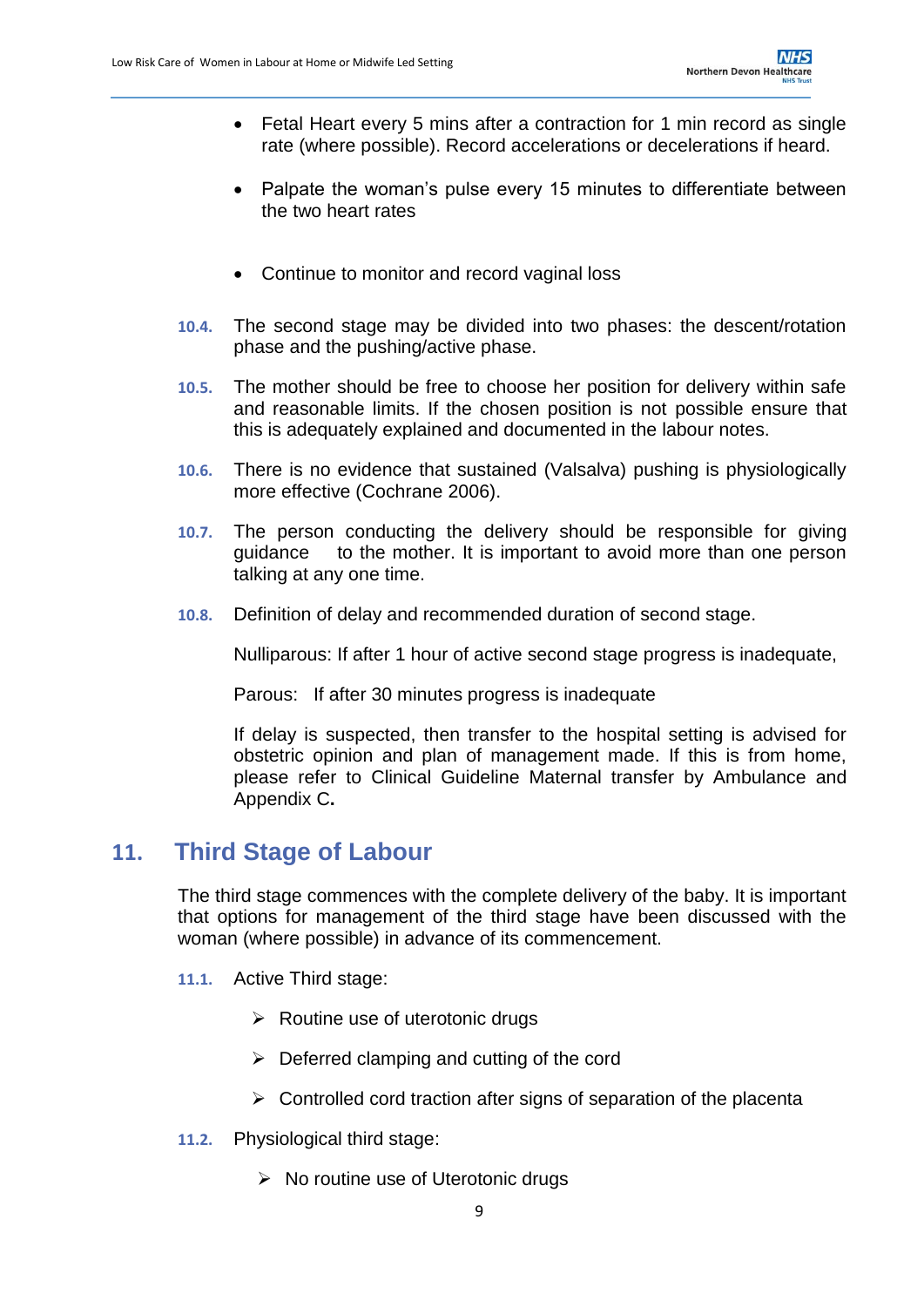- $\triangleright$  No clamping of the cord until pulsation has stopped
- $\triangleright$  Delivery of placenta by maternal effort
- $\triangleright$  If the baby requires resuscitation or the cord is very short it should be clamped and cut after which the clamp may be removed from the maternal end to drain.
- **11.3.** Delivery of the placenta should be expected within 30 minutes or within 60 minutes of the birth with physiological management. In the event that it is retained, transfer to an Obstetric Led care setting. Refer to Appendix C for reasons to transfer to Consultant Led Setting.
- **11.4.** Observations in the third stage;
	- her general physical condition, as shown by her colour, respiration and her own report of how she feels
	- vaginal blood loss.

## <span id="page-9-0"></span>**12. Monitoring Compliance with and the Effectiveness of the Guideline**

This guideline will be reviewed three yearly and compliance with it will be monitored with the audit programme.

### <span id="page-9-1"></span>**Process for Implementation and Monitoring Compliance and Effectiveness**

- **12.1.** This guideline will be approved through the Maternity Specialist Governance group every 3 years.
- **12.2.** There will be yearly audit of birth within the MLC setting to ensure compliance with this guideline.
- **12.3.** This audit will be presented at the Audit and Case Review meeting

### <span id="page-9-2"></span>**13. References**

- Nice, (2019). Antenatal care or uncomplicated pregnancies. CG 62
- Nice, (2017). Intrapartum care for healthy women and babies CG, 190
- NHS England, (2016). Better Births. Improving outcomes of maternity services in England. A five year forward view for maternity care.

### <span id="page-9-3"></span>**14. Associated Documentation**

Guideline for labour and monitoring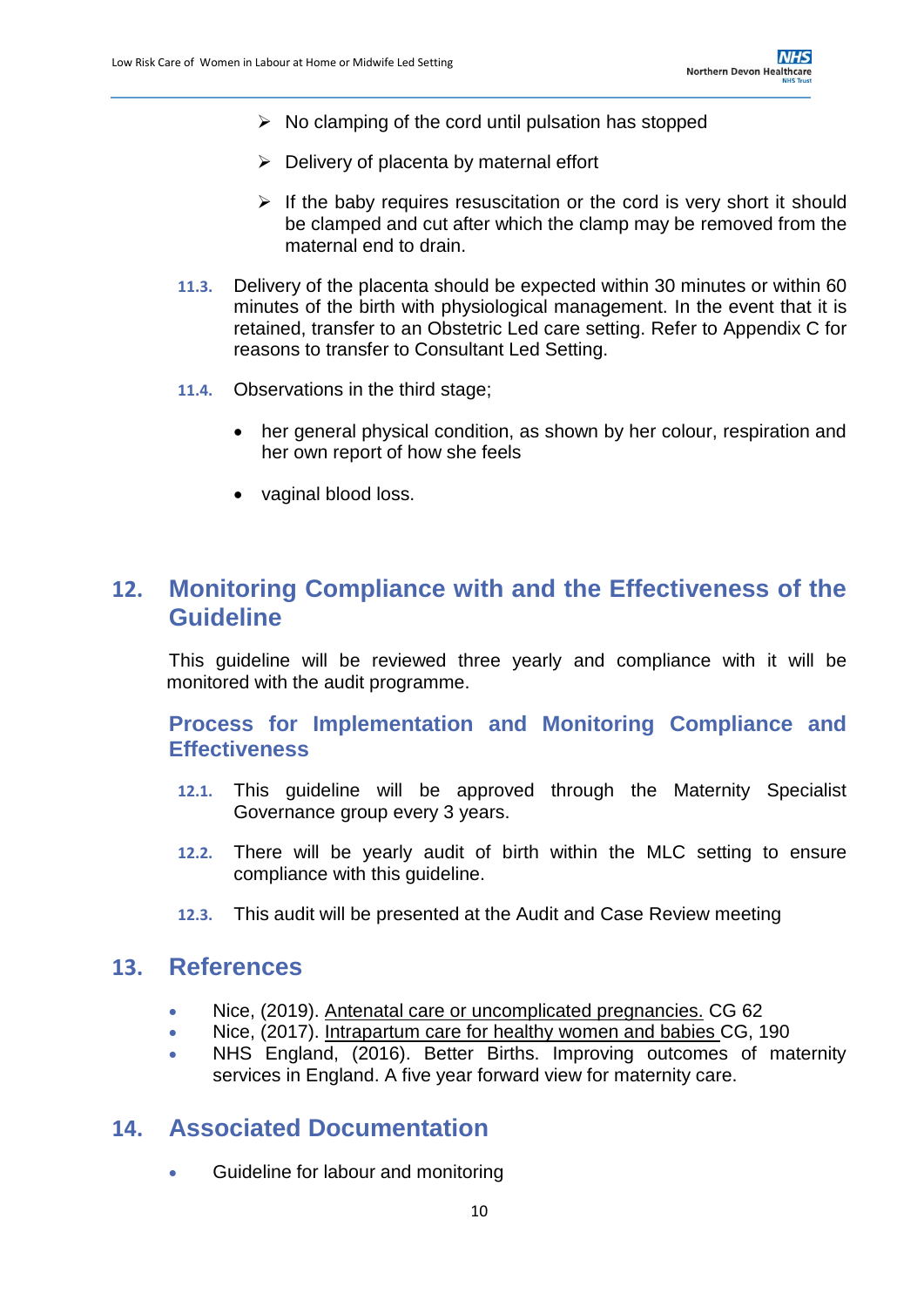- **•** Maternal transfer
- Water birth guideline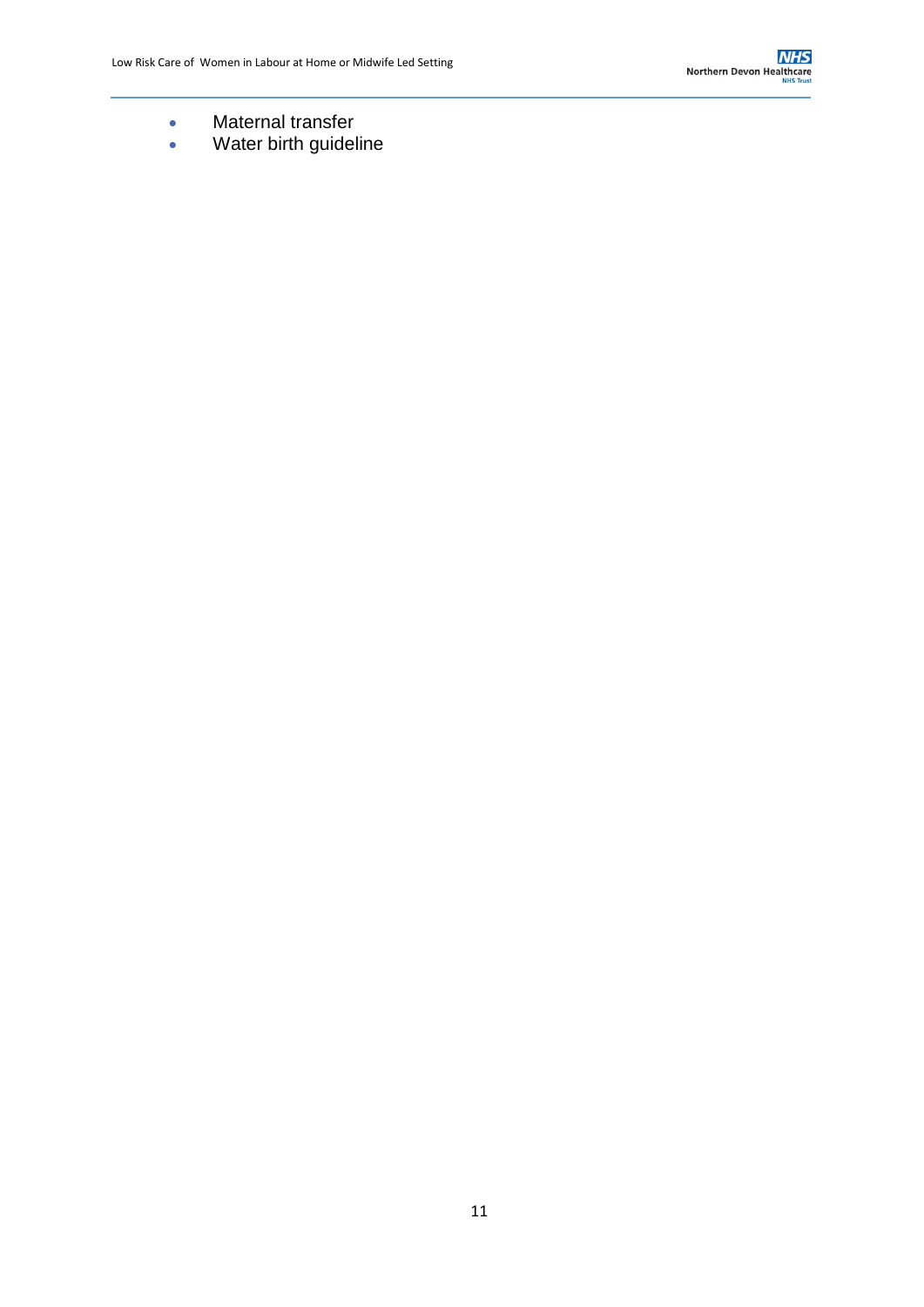

#### **Appendix A**

# **Home Birth Planning Assessment Form**

| EDD:     | Named Midwife: | Sticker:      |
|----------|----------------|---------------|
| Gravida: | Team:          | Phone number: |
| Para:    | GP:            |               |

**The issues below must be discussed with the woman and her birthing partner in the home environment around 36 weeks.**

**Blood Group Last Hb**

| 36 week Assessment at Home                                                                                                                                                                                                                                                        | <b>Yes</b> | <b>No</b> | <b>Risks or Potential risk</b><br><b>Identified</b> | <b>Actions/Contingency</b><br><b>Plans</b> | <b>Signature/Date</b> |
|-----------------------------------------------------------------------------------------------------------------------------------------------------------------------------------------------------------------------------------------------------------------------------------|------------|-----------|-----------------------------------------------------|--------------------------------------------|-----------------------|
| Home birth can be offered between 37 weeks<br>& Term+12. After this individual planning with<br>the obstetrician would need to be arranged.                                                                                                                                       |            |           |                                                     |                                            |                       |
| There will be one midwife present initially to<br>access progress. Once labour established and<br>progressing a second midwife will be called to<br>attend. The Midwives will then work together in<br>the same room with you and your partner<br>ensuring safety and continuity. |            |           |                                                     |                                            |                       |
| Confirm suitability for a home birth following a<br>full review of her medical, surgical & obstetric                                                                                                                                                                              |            |           |                                                     |                                            |                       |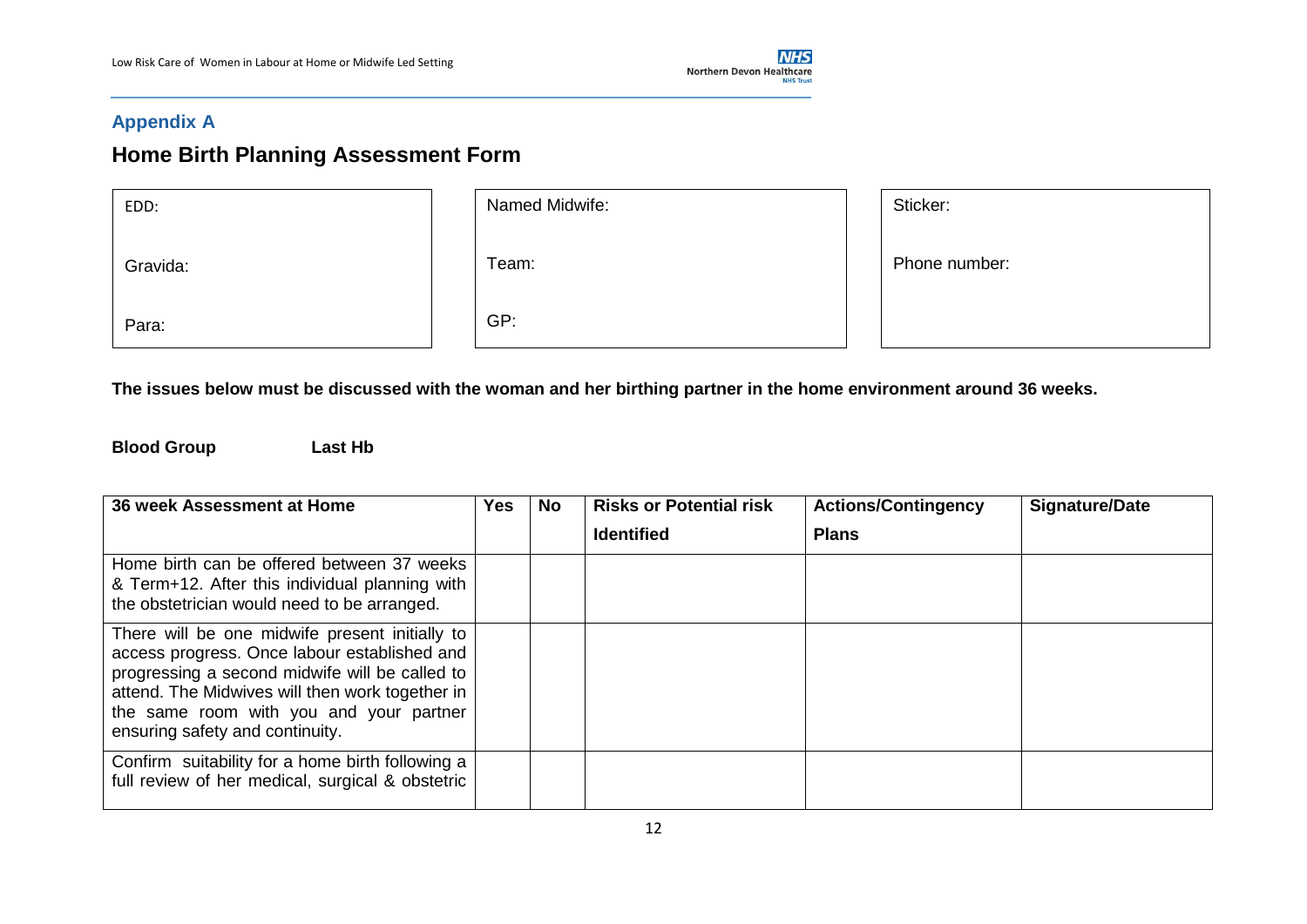

| history (refer to guidelines)                                                                                                                                                                                                                 |  |  |  |
|-----------------------------------------------------------------------------------------------------------------------------------------------------------------------------------------------------------------------------------------------|--|--|--|
| Discuss with your Manager if any risks<br>identified                                                                                                                                                                                          |  |  |  |
| Development of an individualised care plan if<br>necessary for diabetes, GBS, BMI>35. (if<br>going against medical advice please speak<br>with team leader and a separate letter will be<br>sent following meeting with woman and<br>partner) |  |  |  |
| Contact details for when labour starts.                                                                                                                                                                                                       |  |  |  |
| <b>Birthplan:</b>                                                                                                                                                                                                                             |  |  |  |
| Discussed and fully completed on Pg. 29 of<br>Antenatal notes, or ensure personal plan is<br>attached. Please note any specific aspects of<br>care that wish to be declined and advice given.                                                 |  |  |  |
| <b>Environment</b>                                                                                                                                                                                                                            |  |  |  |
| Location:                                                                                                                                                                                                                                     |  |  |  |
| Parking issues                                                                                                                                                                                                                                |  |  |  |
| Safety of surrounding area                                                                                                                                                                                                                    |  |  |  |
| Easily accessible for midwife & ambulance<br>staff:                                                                                                                                                                                           |  |  |  |
| <b>Stairs</b>                                                                                                                                                                                                                                 |  |  |  |
| Lifts                                                                                                                                                                                                                                         |  |  |  |
| Pets                                                                                                                                                                                                                                          |  |  |  |
| Has area for delivery been discussed? (check<br>access/space adequate)                                                                                                                                                                        |  |  |  |
| Discuss tokens for meters/mobile phone                                                                                                                                                                                                        |  |  |  |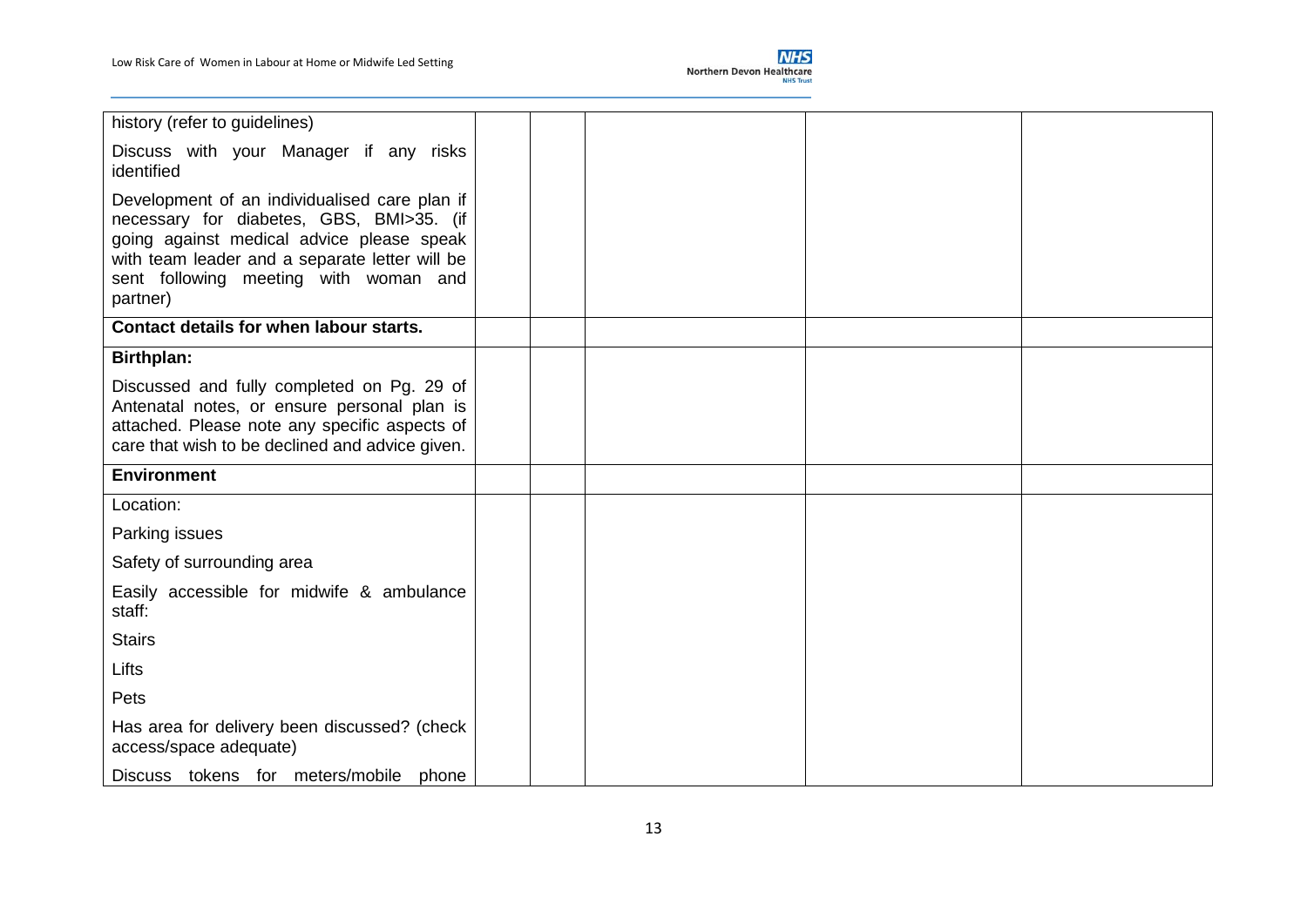

| reception etc.                                                                                                                                     |  |  |  |
|----------------------------------------------------------------------------------------------------------------------------------------------------|--|--|--|
| Availability of heating? Hot water bottle to<br>warm baby towels/clothes if no heating.                                                            |  |  |  |
|                                                                                                                                                    |  |  |  |
| Useful tips.                                                                                                                                       |  |  |  |
| Good lighting, (Torch), Waterproof sheeting.<br>towels/blankets.<br>Old<br><b>Refreshments</b><br>and<br>snacks for everyone. Hospital bag packed. |  |  |  |
| <b>Client:</b>                                                                                                                                     |  |  |  |
| <b>Mobility issues</b>                                                                                                                             |  |  |  |
| Language spoken                                                                                                                                    |  |  |  |
| (state language)                                                                                                                                   |  |  |  |
|                                                                                                                                                    |  |  |  |
| Is there a family member/friend available to<br>care for other children?                                                                           |  |  |  |
| Hand hygiene/Toilet facilities.                                                                                                                    |  |  |  |
| Social services involvement                                                                                                                        |  |  |  |
| Routine monitoring in labour as per NICE<br>guidance:                                                                                              |  |  |  |
| Maternal observations as per guidelines                                                                                                            |  |  |  |
| Pulse hourly                                                                                                                                       |  |  |  |
| Resps hourly                                                                                                                                       |  |  |  |
| BP 4 hourly<br>Temp 4 hourly                                                                                                                       |  |  |  |
| Bladder care 4 hourly                                                                                                                              |  |  |  |
| Abdo palpation 4 hourly                                                                                                                            |  |  |  |
| Fetal monitoring every 15 mins in 1 <sup>st</sup><br>stage and every 5 mins in 2 <sup>nd</sup> stage. To                                           |  |  |  |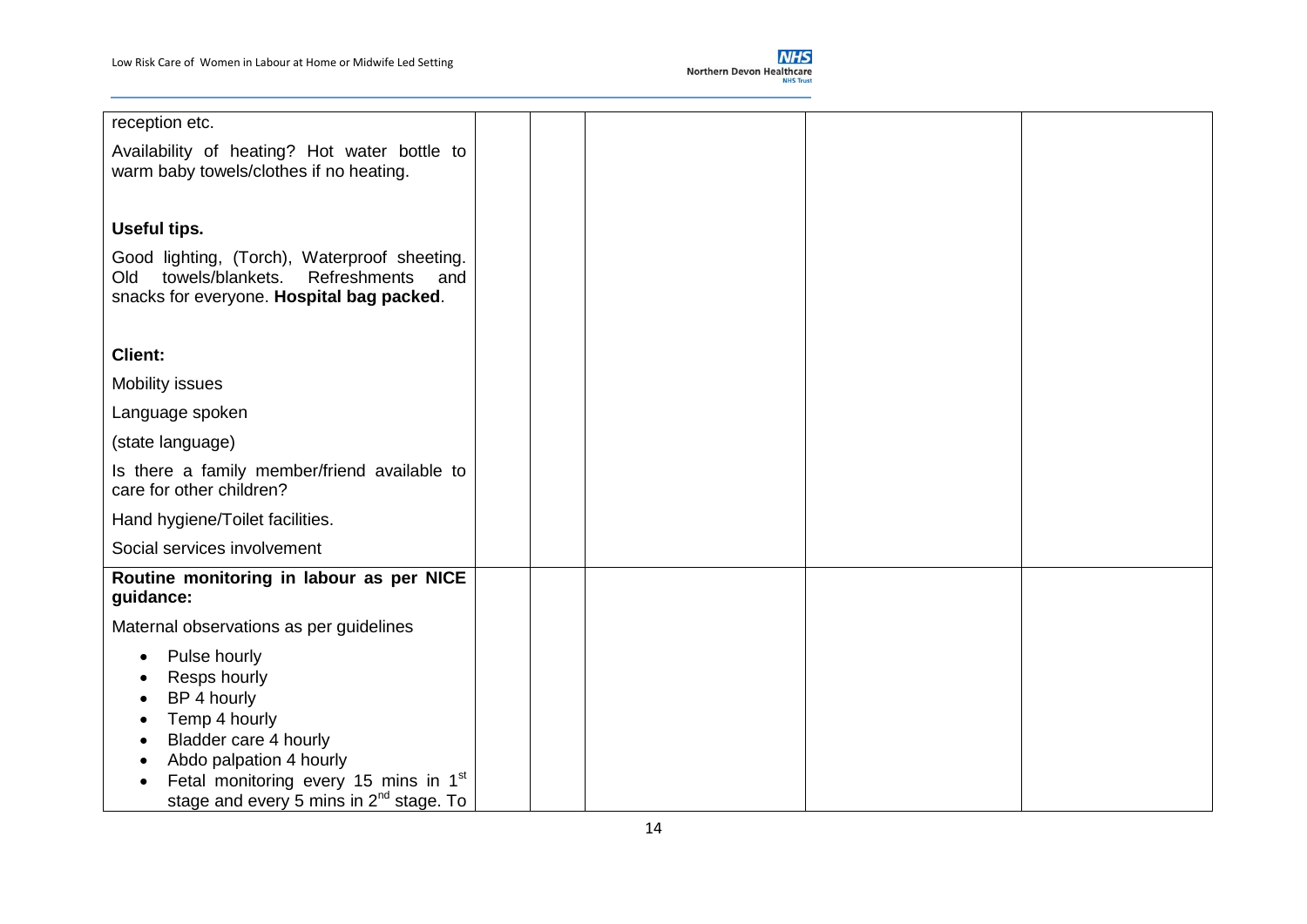

| include when<br>monitor-after<br>to<br>a<br>contraction and why<br>VE's in labour<br>Management of $3^{rd}$ stage-active -use<br>of syntometrine/Syntocinon<br>or physiological                                                                                                                                                                                     |  |  |
|---------------------------------------------------------------------------------------------------------------------------------------------------------------------------------------------------------------------------------------------------------------------------------------------------------------------------------------------------------------------|--|--|
| Pain relief in labour:                                                                                                                                                                                                                                                                                                                                              |  |  |
| Use of TENS<br>Use of Entonox<br>Alternative therapies<br>Hypnobirthing - if using this method<br>discuss how to get consent.                                                                                                                                                                                                                                       |  |  |
| <b>Possible</b><br>for<br>transfer<br>reasons<br>by<br>ambulance & distance from unit/time to<br>transfer discussed?                                                                                                                                                                                                                                                |  |  |
| Maternal concerns:                                                                                                                                                                                                                                                                                                                                                  |  |  |
| Raised blood pressure<br>Persistent pyrexia<br><b>Prolonged SRM</b><br>Haemorrhage<br>Shoulder dystocia<br>Cord prolapse<br>Malpresentation/breech<br>Maternal complications<br>Slow/no progress<br>Retained placenta<br>Difficult suturing<br>Maternal request<br>Any case where there is an ongoing<br>professional concern<br>Include discussion around transfer |  |  |
| rates into                                                                                                                                                                                                                                                                                                                                                          |  |  |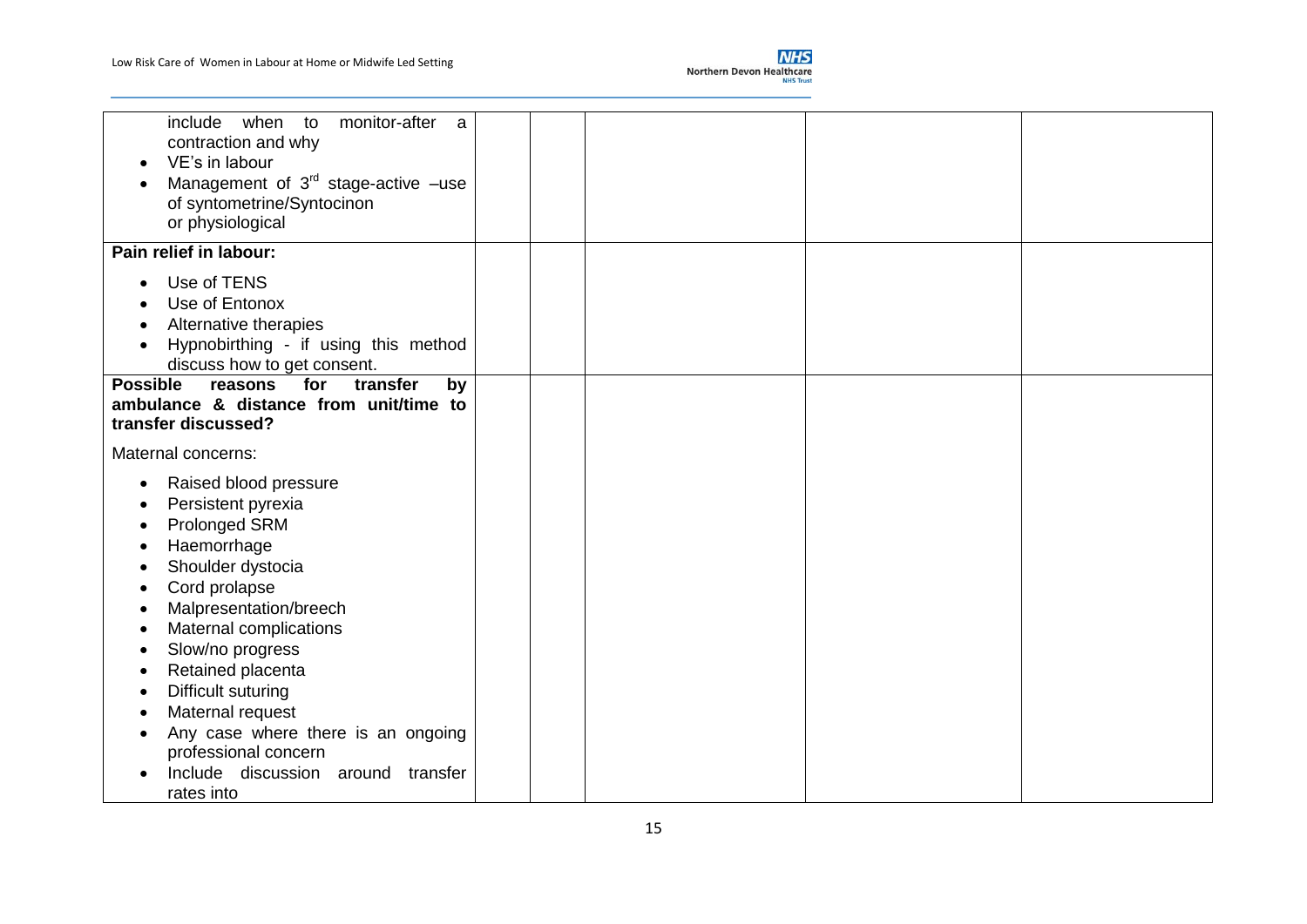

| Hospital- See Your Choice, Where to<br>have your baby Leaflet.                                                                                                                                                                                                                                                                                                                                                                               |  |  |
|----------------------------------------------------------------------------------------------------------------------------------------------------------------------------------------------------------------------------------------------------------------------------------------------------------------------------------------------------------------------------------------------------------------------------------------------|--|--|
| Fetal concerns:                                                                                                                                                                                                                                                                                                                                                                                                                              |  |  |
| Meconium<br>(significant<br>meconium<br>defined as dark green/black or any<br>amniotic fluid containing lumps. The<br>presence of thin mec in itself in the<br>absence of the other risk factors does<br>not necessitate transfer from the<br>community setting).<br>Fetal heart irregularities<br>$\bullet$<br>Fetal complications, including if baby<br>needs resus<br>Hypoglycaemia<br>Hypothermia/Hyperthermia<br>Unexpected abnormality |  |  |
| Document discussion around how staffing<br>for homebirth works: individually assessed<br>based on service availability.                                                                                                                                                                                                                                                                                                                      |  |  |
| If booked for a water birth discuss the<br>following:                                                                                                                                                                                                                                                                                                                                                                                        |  |  |
| Discuss possible test run of filling and<br>emptying pool prior to labour.                                                                                                                                                                                                                                                                                                                                                                   |  |  |
| Positioning of the pool<br>Not to get in until a midwife is present<br>Pool temperature<br>Maintaining pool temp<br>Keeping pool clean-responsibility<br>Performing VE's                                                                                                                                                                                                                                                                     |  |  |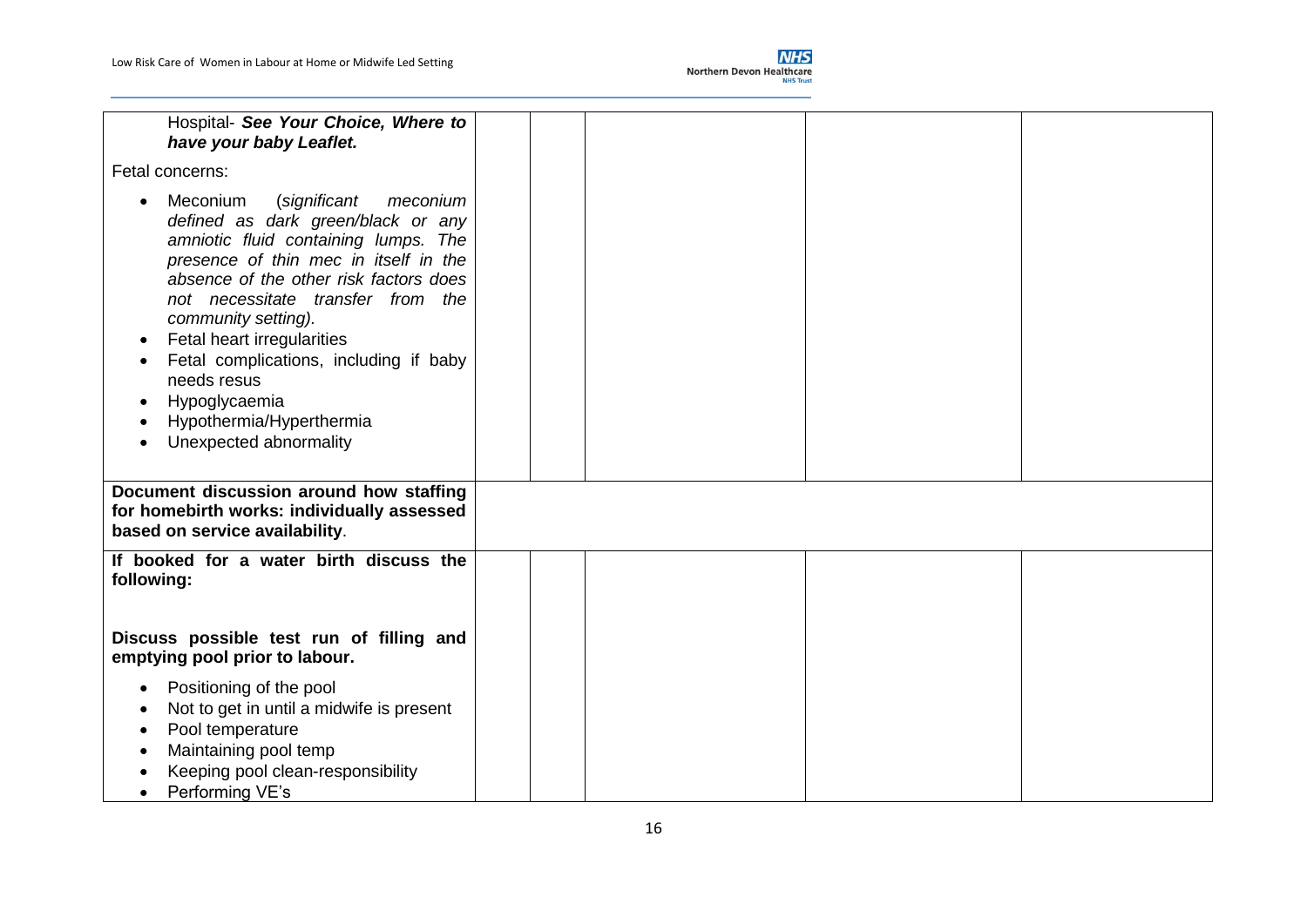

| Observations whilst in the pool &<br>$\bullet$<br>necessity to get out if unable to<br>perform<br>Monitoring the FH<br>$\bullet$<br>Whether the $2^{nd}$ stage will be in the<br>pool<br><b>Emergency situations</b><br>$\bullet$                                                                |  |  |
|--------------------------------------------------------------------------------------------------------------------------------------------------------------------------------------------------------------------------------------------------------------------------------------------------|--|--|
| What happens after the birth:                                                                                                                                                                                                                                                                    |  |  |
| Skin to skin<br>Vitamin K<br>Need to pass urine<br>Lochia-what to expect<br>Routine PN care<br>Midwife visits<br><b>Hearing test</b><br>Newborn examination<br>If any concerns re self or baby in the<br>postnatal period phone Bassett ward.<br>01272 322612 or Delivery suite 01272<br>322605. |  |  |
| Midwife check points.                                                                                                                                                                                                                                                                            |  |  |
| Stickers/Intrapartum/postnatal notes arranged.<br>Home birth details sent to delivery suite folder.                                                                                                                                                                                              |  |  |

| People present at discussion:- |  |
|--------------------------------|--|
|                                |  |
|                                |  |
| Doula                          |  |
|                                |  |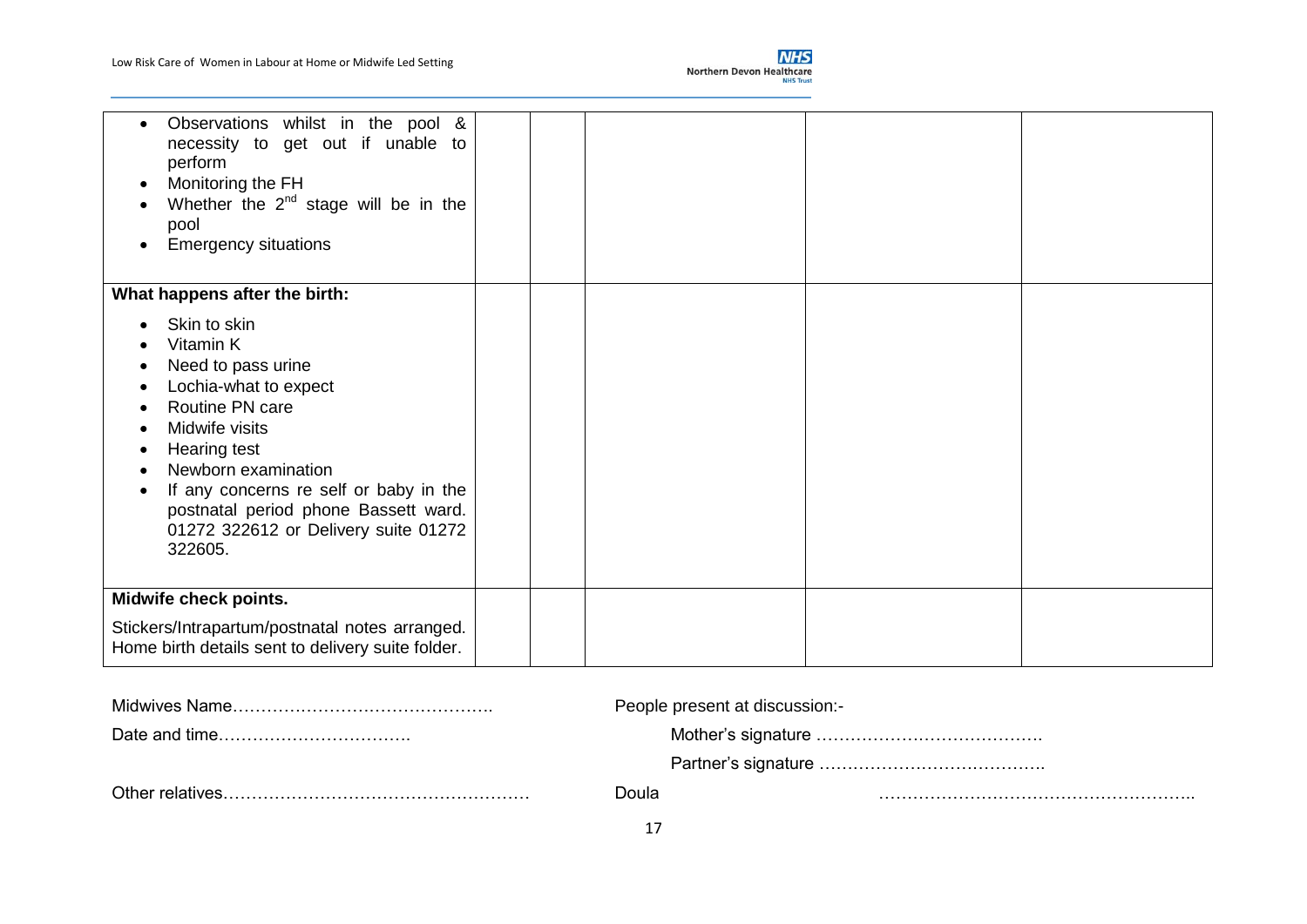### **Appendix B**

# **Midwife Led Care Room (located within the obstetric unit) (NICE, 2017)**

Criteria for booking to be reviewed and decided from 36 weeks until labour

#### **Inclusion**

- Singleton pregnancy
- Cephalic presentation
- Uneventful pregnancy with expected growth
- Gestation  $37 + 0 41 + 6$
- Spontaneous onset of labour
- Spontaneous SROM- clear ; <24 hours
- BMI 18-35
- Para 4 or less
- Women who have agreement (documented) by their named Obstetrician to deliver in the MLC
- Choice

#### **Exclusion**

- Labour before 37+0 weeks gestation
- Labour after 42+0 weeks gestation
- Pregnancy complicated by underlying medical condition see PAGE 20/21
- Obstetric complication to include see PAGE 20/21
- Multiple pregnancy
- Grand Multip (Para 5 or above)
- VBAC
- Meconium stained Liquor
- BMI below 18 or above 36
- Continuous fetal monitoring in labour
- Epidural anaesthesia
- Induction of labour

If women enters the midwife care room and develops any of the exclusion criteria she must be transferred to an obstetric room and guidance sought by the labour Ward Coordinator / Obstetrician.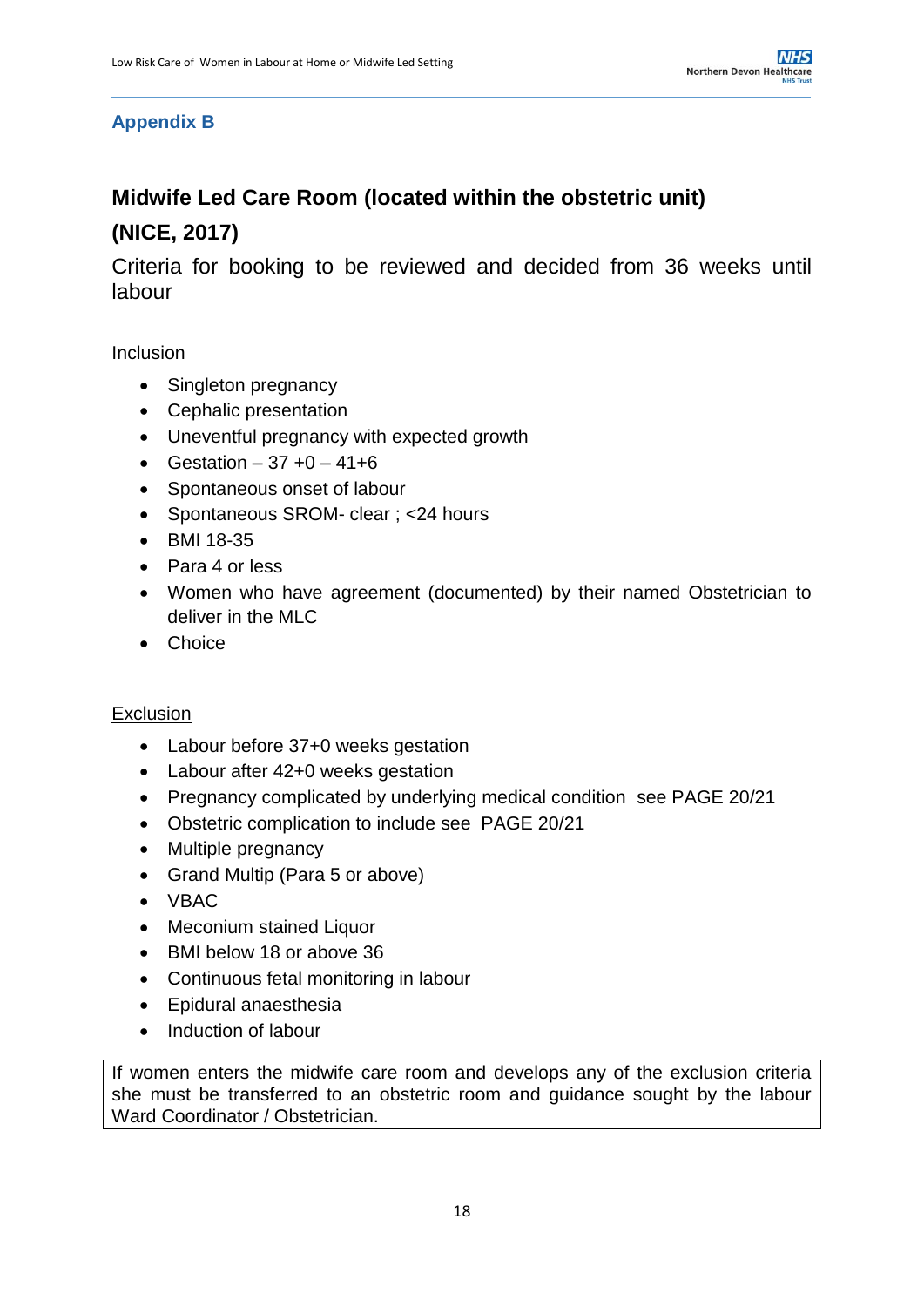#### **Factors indicating increased risk suggesting planned place of birth at an obstetric unit/room**

#### **Previous complications**

- Unexplained stillbirth/neonatal death or previous death related to intrapartum difficulty
- Previous baby with neonatal encephalopathy
- Pre-eclampsia requiring preterm birth
- Placental abruption with adverse outcome
- Eclampsia
- Uterine rupture
- Primary postpartum haemorrhage requiring additional treatment or blood transfusion
- Retained placenta requiring manual removal in theatre
- Caesarean section
- Shoulder dystocia

### **Current pregnancy**

- 
- Placenta praevia
- Pre eclampsia or pregnancy induced hypertension
- Preterm labour or preterm prelabour rupture of membranes
- Placental abruption
- Anaemia haemoglobin less than 85 g/litre at onset of labour
- BMI at booking of greater than 35 kg/m2
- Recurrent antepartum haemorrhage
- Induction of labour

### **Previous gynaecological history**

Myomectomy Hysterotomy

- Multiple birth **Caucase** Substance misuse
	- Alcohol dependency requiring assessment or treatment
	- Onset of gestational diabetes
	- Malpresentation breech or transverse lie
	- Small for gestational age in this pregnancy (less than fifth centile or reduced growth velocity on ultrasound)
	- Abnormal fetal heart rate/Doppler
	- Ultrasound diagnosis of oligo /polyhydramnios
	- Confirmed intrauterine death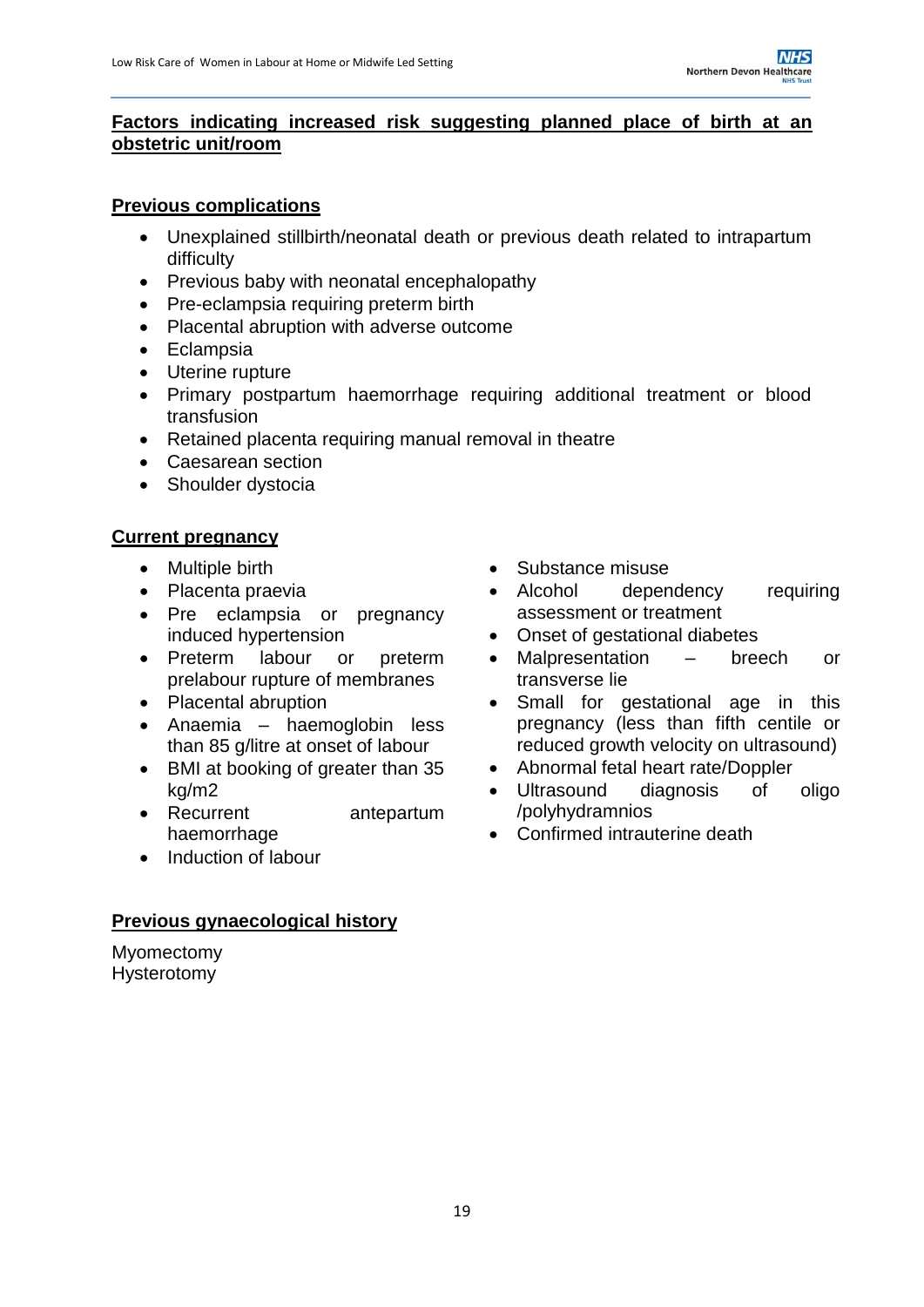### **Medical conditions indicating increased risk suggesting planned birth at an obstetric unit/room.**

| Cardiovascular          | Confirmed cardiac disease<br><b>Hypertensive disorders</b>                                                                                                                                                                                                                                                                                                                                   |  |  |  |  |
|-------------------------|----------------------------------------------------------------------------------------------------------------------------------------------------------------------------------------------------------------------------------------------------------------------------------------------------------------------------------------------------------------------------------------------|--|--|--|--|
| <b>Respiratory</b>      | Asthma requiring an increase in treatment or hospital treatment<br>Cystic fibrosis                                                                                                                                                                                                                                                                                                           |  |  |  |  |
| Haematological          | Haemoglobinopathies - sickle-cell disease, beta-thalassaemia major<br>History of thromboembolic disorders<br>Immune thrombocytopenia purpura or other platelet disorder or<br>platelet count below 100x10 <sup>9</sup> /litre<br>Von Willebrand's disease<br>Bleeding disorder in the woman or unborn baby<br>Atypical antibodies which carry a risk of haemolytic disease of the<br>newborn |  |  |  |  |
| Endocrine               | Hyperthyroidism<br><b>Diabetes</b>                                                                                                                                                                                                                                                                                                                                                           |  |  |  |  |
| Infective               | Risk factors associated with group B streptococcus whereby<br>antibiotics in labour would be recommended<br>Hepatitis B/C with abnormal liver function tests<br>Carrier of/infected with HIV<br>Toxoplasmosis - women receiving treatment<br>Current active infection of chicken pox/rubella/genital herpes in the<br>woman or baby<br>Tuberculosis under treatment                          |  |  |  |  |
| <u>Immune</u>           | Systemic lupus erythematosus<br>Scleroderma                                                                                                                                                                                                                                                                                                                                                  |  |  |  |  |
| Renal                   | Abnormal renal function<br>Renal disease requiring supervision by a renal specialist                                                                                                                                                                                                                                                                                                         |  |  |  |  |
| <b>Neurological</b>     | <b>Epilepsy</b><br>Myasthenia gravis<br>Previous cerebrovascular accident                                                                                                                                                                                                                                                                                                                    |  |  |  |  |
| <b>Gastrointestinal</b> | Liver disease associated with current abnormal liver function tests                                                                                                                                                                                                                                                                                                                          |  |  |  |  |
| Psychiatric             | Psychiatric disorder requiring current inpatient care                                                                                                                                                                                                                                                                                                                                        |  |  |  |  |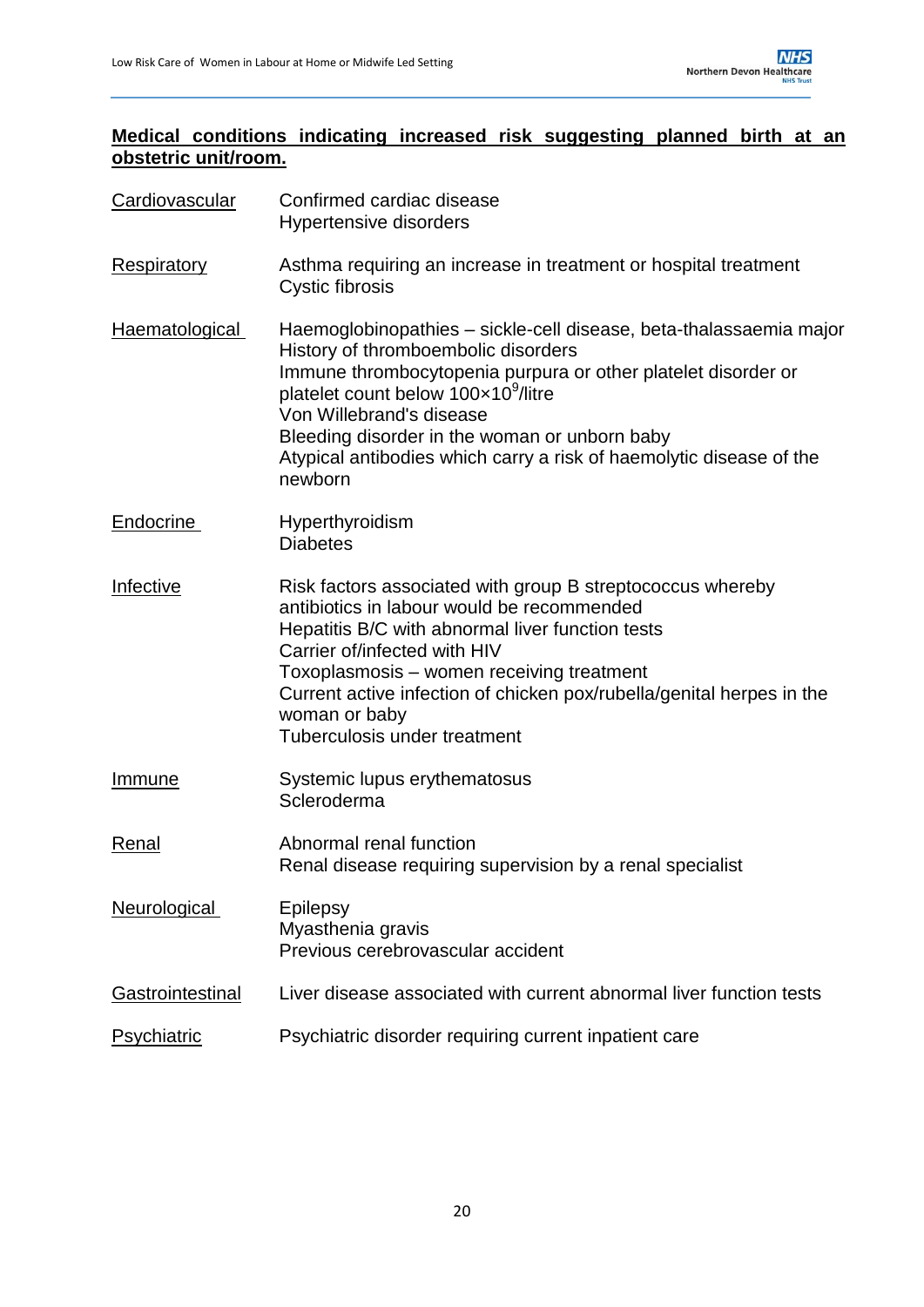### **Appendix C**

### **Indications for Maternal Transfer From a MLC Setting to an Obstetric Unit / Room**

Please also see Maternal Transfer by Ambulance [Maternal Transfer By Ambulance](https://www.northdevonhealth.nhs.uk/wp-content/uploads/2018/06/Maternal-transfer-by-Ambulance-v4.0.pdf)  **[Guideline](https://www.northdevonhealth.nhs.uk/wp-content/uploads/2018/06/Maternal-transfer-by-Ambulance-v4.0.pdf)** 

#### **Indications for Transfer**

#### **Antenatal**

- Preterm Labour Preterm rupture of membranes
- Severe hypertension in pregnancy
- Ante partum haemorrhage
- Medical conditions in Pregnancy; diabetes, amnionitis, heart disease.
- Multiple gestation with complications
- Intrauterine growth restriction with non-reassuring fetal monitoring.
- $\bullet$  Trauma
- Fetal anomaly
- Inadequate progress in labour
- Malpresentation.
- Any other obstetric or neonatal emergency.

#### **Intrapartum**

- Cord prolapse
- Failure to progress in labour
- Bleeding
- Malpresentation
- Analgesia
- Fetal compromise
- Maternal compromise

#### Postnatal

- Haemorrhage
- Suturing (if needs obstetric input)
- Retained Placenta
- Maternal or fetal compromise
- Birth asphyxia
- Infection
- Thromboembolic complications.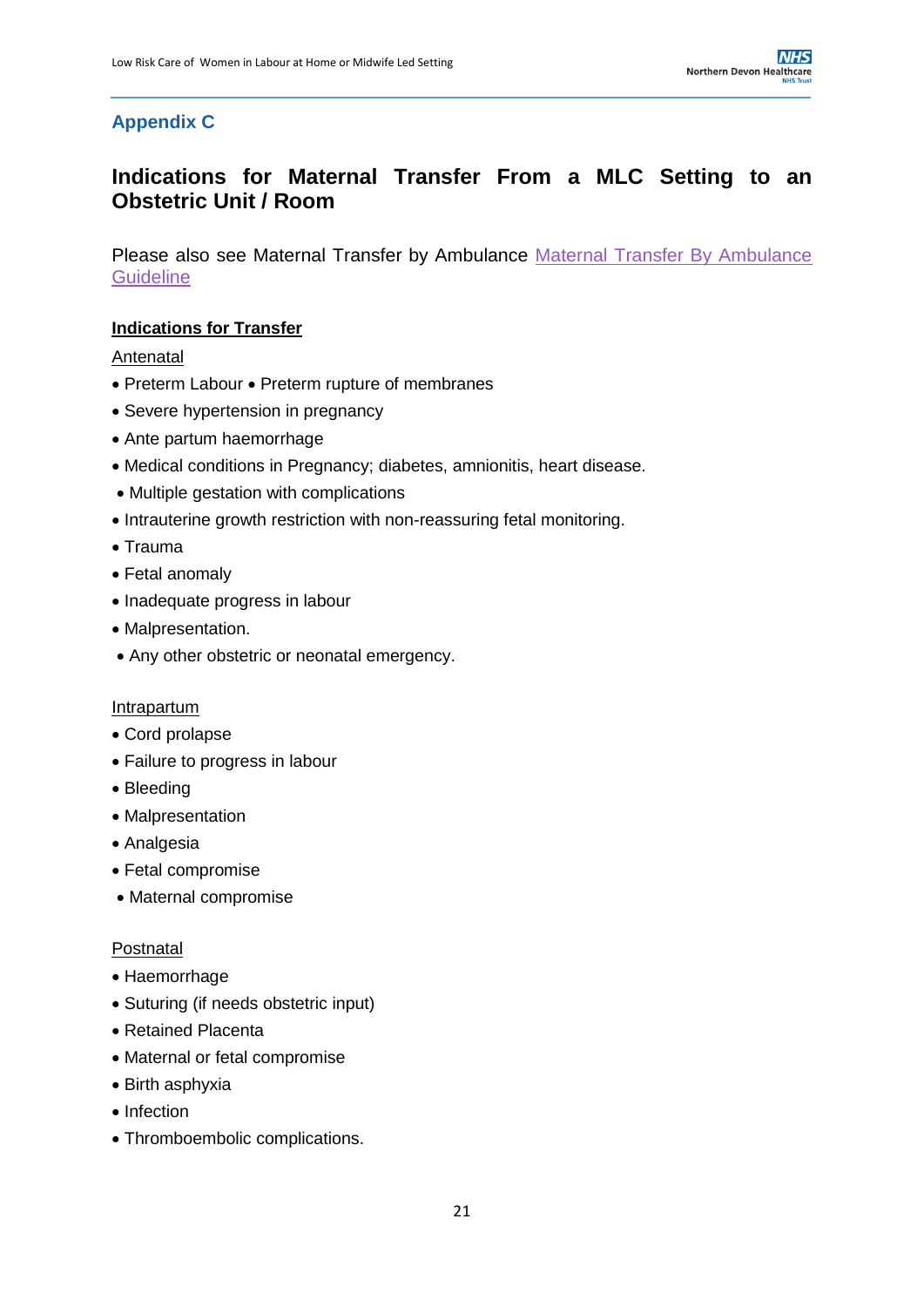### **Appendix D**

### **Midwifery Kit Needed for Home Births, Available on Central Delivery Suite**